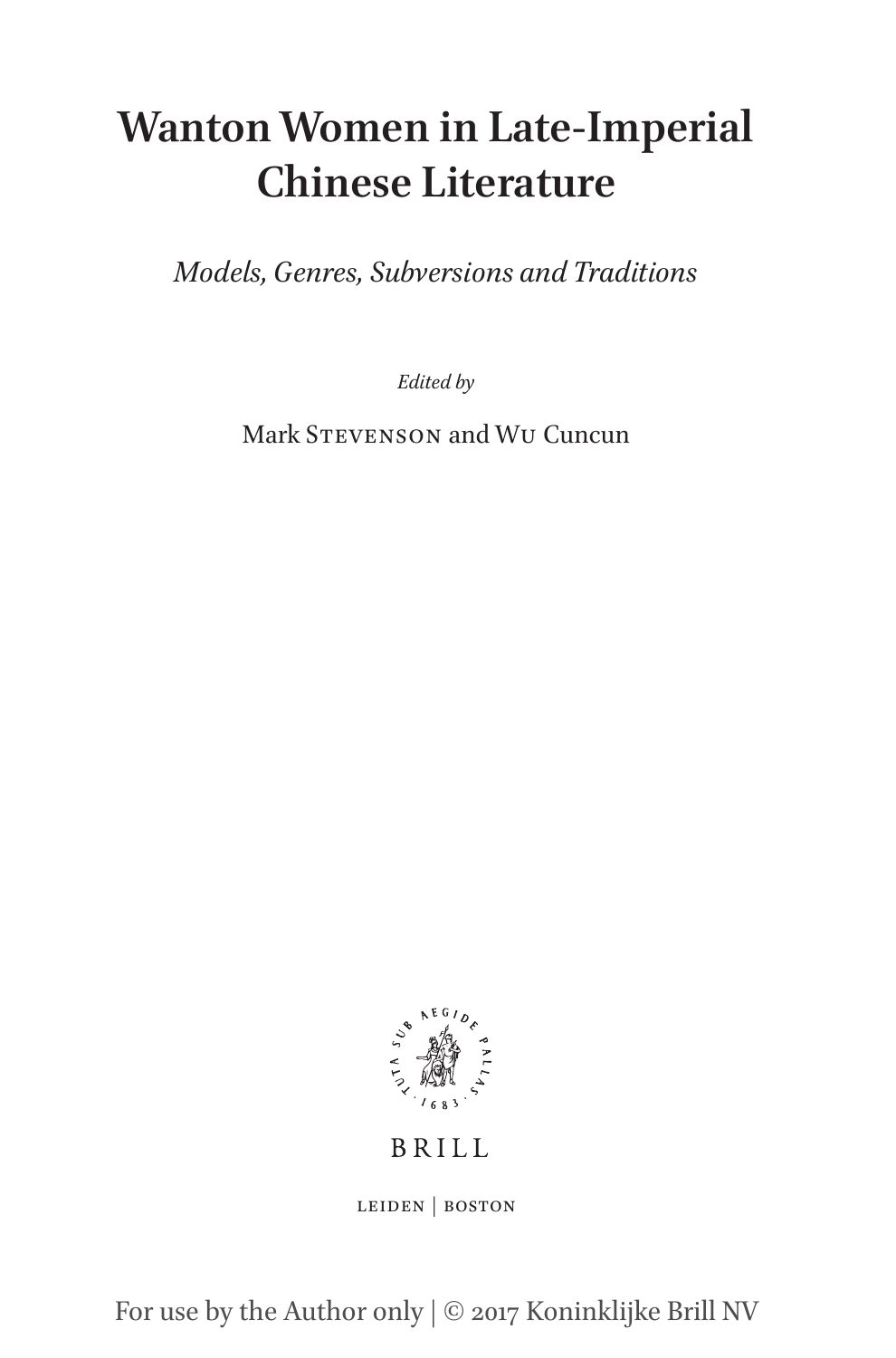## **Contents**

**Editors' Preface and Acknowledgements** VII **List of Contributors** xi

### *Introduction*

**1 Wanton Women in Late-Imperial Chinese Literature: Models, Genres, Subversions and Traditions** 3 *Mark Stevenson*

### **Part 1** *Wanton Women in History and Fiction*

- **2 The Polyandrous Empress: Imperial Women and their Male Favorites** 29 *Keith McMahon*
- **3 The Male Homoerotic Wanton Woman in Late Ming Fiction** 54 *Mark Stevenson*

#### **Part 2** *Wanton Women in Drama*

- **4 Musical Seductresses, Chauvinistic Men, and Their Erotic** *Kunqu* **Discourse** 81 *Joseph Lam*
- **5 Late Ming Urban Life and Wanton Women in Huang Fangyin's Short Plays** 105 *Wu Cuncun*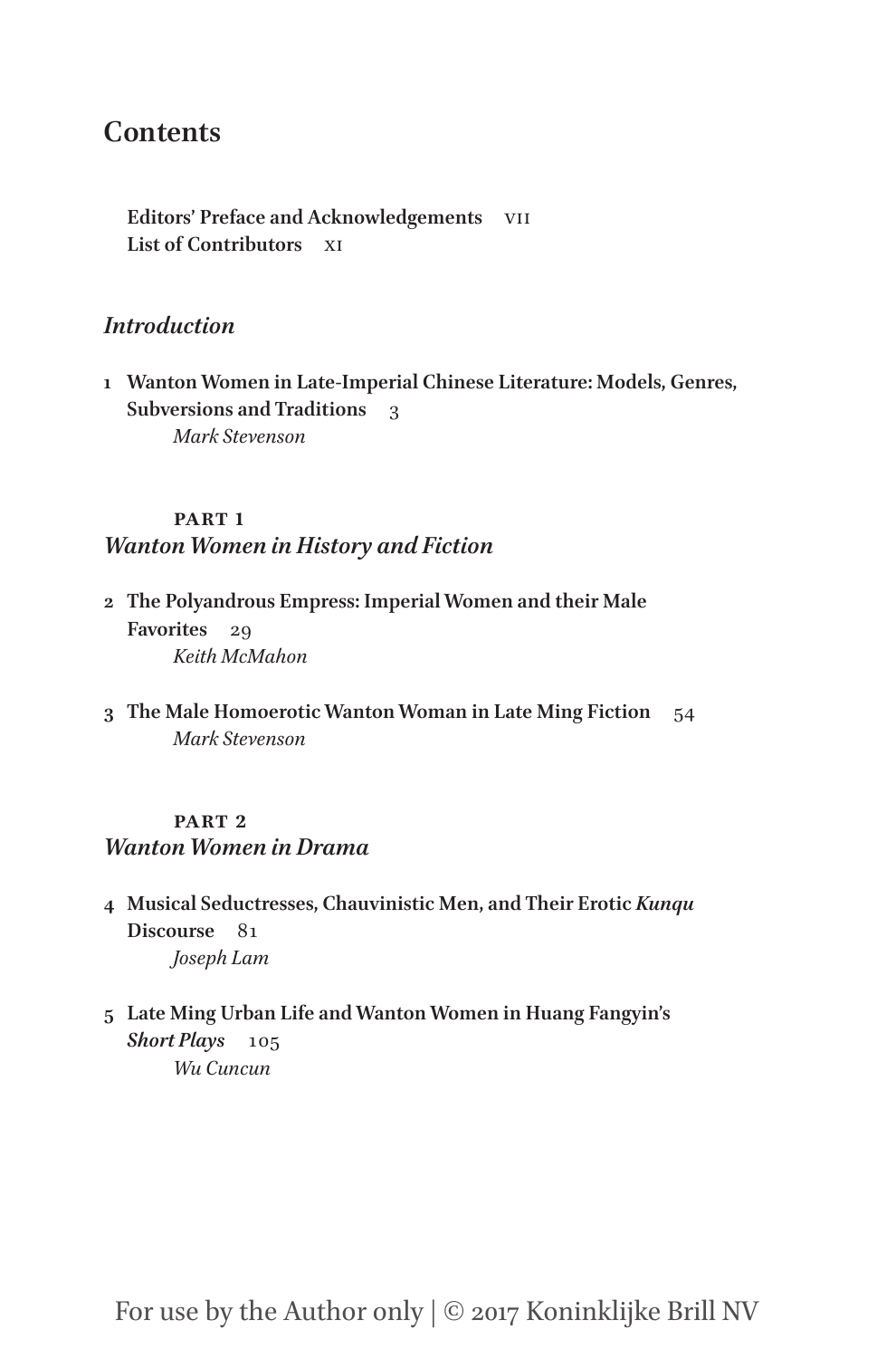#### **Part 3** *Women's Songs and Ballads*

- **6 Wanton, but not Bad: Women in Feng Menglong's** *Mountain Songs* 129 *Yasushi Ôki*
- **7 Turning the Authorial Table: Women Writing Wanton Women, Shame, and Jealousy in Two Qing** *Tanci* 157 *Maram Epstein*
- **8 Gossip, Scandal, and the Wanton Woman in Chinese Song-cycles** 184 *Anne McLaren*

 **Index** 209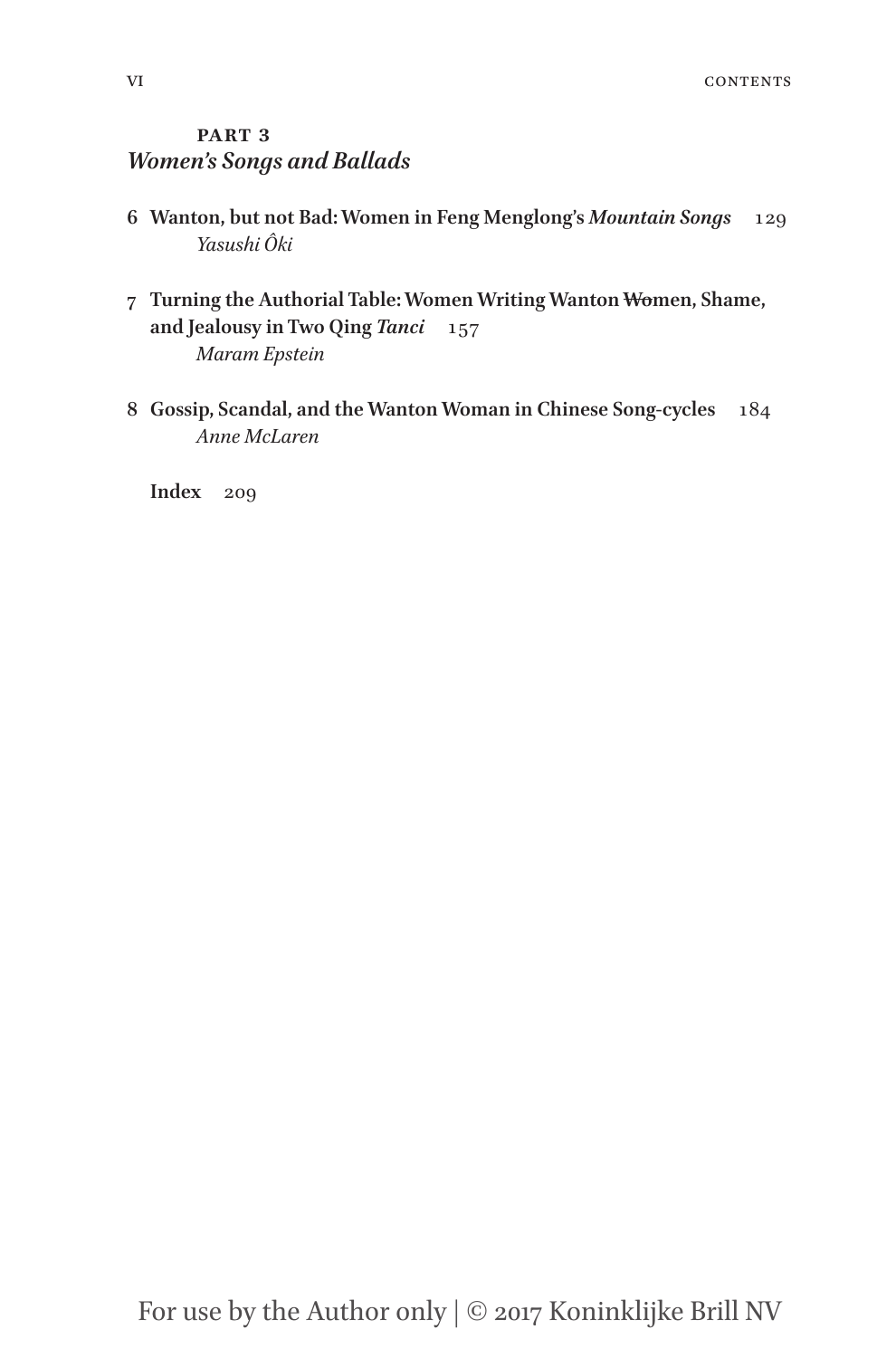# **The Polyandrous Empress: Imperial Women and their Male Favorites**

#### *Keith McMahon*

After the death of her husband, Emperor Gaozong 高宗, the seventh-century Wu Zetian 武則天 called herself emperor, created her own dynasty, and, if the sources can be believed, had a series of at least four male favorites. After the death of her husband, Emperor Jingzong 景宗, the tenth-century Liao Empress Chengtian 承天 ruled as regent in place of her son and, again if the sources can be believed, took a male favorite and had a child by him. She appears to be the only empress in Chinese history to do such a thing. Wu Zetian, Chengtian, and others I will cite are examples of the 'polyandrous empress,' an imaginary category that I will define shortly but that for now simply means imperial women who had sexual relations with more than one man. It is an imaginary category because it does not exist except as a hypothetical counterpoint to the polygynous emperor, who was standard throughout history. But there were at least eleven empresses and one princess between the third and tenth centuries who fit this category; two were said to have had male concubines. All appear in what are conventionally read as historical sources, though that does not mean the reports are necessarily acceptable as fact. One can add cases such as Han Empress Zhao Feiyan 趙飛燕 and Wu Zetian in Ming pornography and the Queen Mother of the West (Xiwangmu 西王母) in early myth and other texts, all of whom were portrayed as taking multiple lovers. The world of rumor and slander plays a further role, including accounts from the end of dynastic history when Qing Dowager Cixi 慈禧 was said to have taken fake eunuchs as lovers and to have smuggled young men into the palace for sex, then murdered them.

From the above cases, the suggestion is that something like the polyandrous empress existed in China until around the time of Wu Zetian and Empress Chengtian. To be able to say this necessitates examining the notion of the polyandrous empress in terms of what polyandry actually meant in historical reality and in terms of the shadowy existence of polyandry as an imaginary phenomenon. The relation between the historical accounts and fictional treatments, including rumor and slander, is key in examining the formation of a repertoire of themes and images defining the political status of imperial women.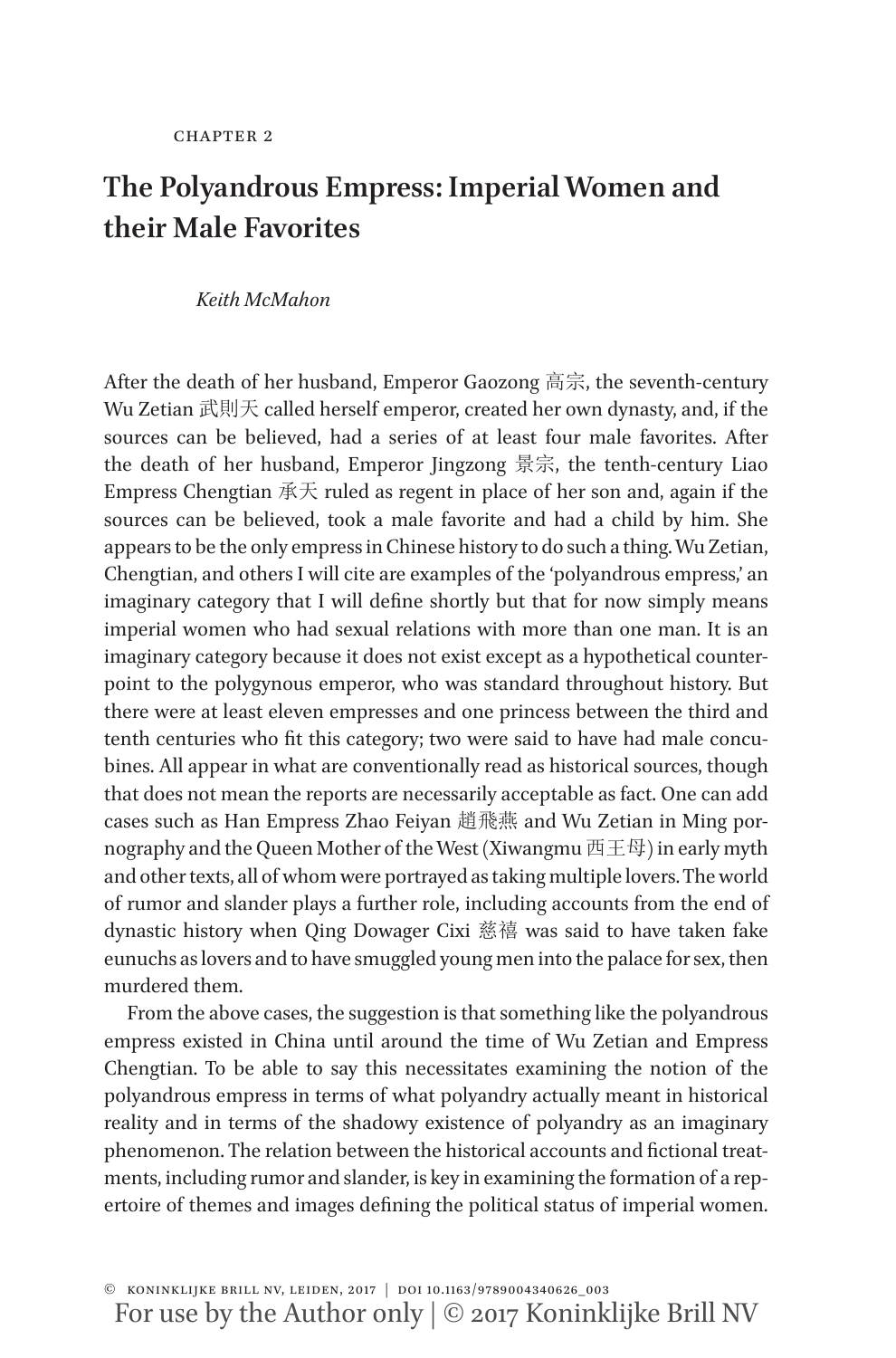30 MCMAHON

The repertoire was something to which people could turn to warn about and prevent crisis, especially when the situation arose in which ruling men were weak or unavailable and the empress was the person with the highest royal authority. Fictional treatments magnified the logic that informed the historical accounts by exaggerating the image of the wanton, polyandrous woman. That logic said that the authority, will, and pleasure that were the privilege of monarchy culminated in the sexual prerogatives that would also be assumed by the polyandrous empress. The woman in power was inevitably the sexually voracious woman. A further theme of this logic was the equation between the polyandrous empress and the impotence of men, which in historical reality most often took place when women regents appeared, that is, empresses who ruled when emperors died and heirs apparent were too young. The woman regent took command when men were weak and she threatened to keep men weak as long as she ruled—hence the need to eliminate and prevent her at all costs  $<sup>1</sup>$ </sup>

Such considerations take me to the margin between historical fact and fictional imagination and consider the boundary between the two as both porous but also meaningful in terms of what both share as representations of the fantasy of the polyandrous empress, which is a significant sub-category for what this volume otherwise identifies as the wanton woman. While trying when possible to distinguish between historical fact and fiction, my goal is to examine their common assumptions and expectations about who this woman is, and even about what we do not know about the woman and what people fantasize about her. Unfortunately, there is no consistent easy-to-use term for what I am talking about: 'imperial women who had sexual affairs with men other than their husbands' is too wordy. Other ways of referring to them include women who had male favorites, which does not apply to every case I will cite; extra-marital afffair is possible, but sounds anachronistic and does not apply in all cases; illicit afffair likewise fails to apply in all cases, but I will use both terms along with male favorite, which mirrors its common counterpart, the female favorite of the male emperor. The polyandrous empress is in part a term of convenience, although the etymological roots of the word, 'poly-' for

<sup>1</sup> Thanks to two anonymous readers and to Mark Stevenson and Wu Cuncun for ideas in this paragraph (especially "magnified the logic" and "sexual prerogatives") and for constructive comments throughout. In the treatment of Zhao Feiyan to Wu Zetian, I borrow material and sometimes wording from my previously published *Women Shall Not Rule: Imperial Wives and Concubines in China from Han to Liao* (Lanham, Maryland: Rowman and Littlefield, 2013) and forthcoming *Celestial Woman: Imperial Wives and Concubines in China from Song to Qing* (Lanham, Maryland: Rowman and Littlefield, 2016).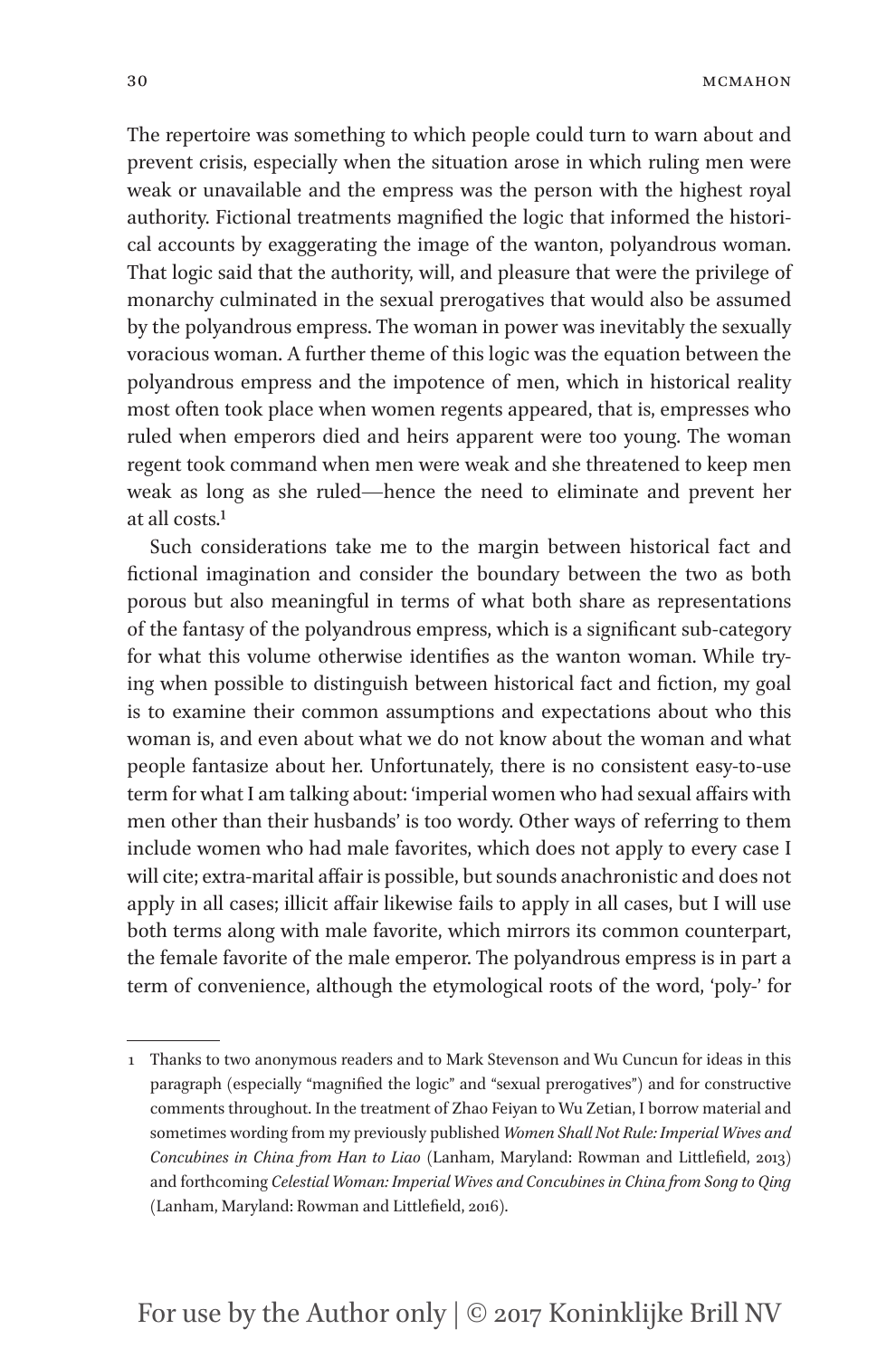multiple, and '-androus' for men, happen to suit my purpose well if we avoid too narrow an interpretation limited to multiple *husbands*. Finally, I will also use the term 'women rulers' to refer to imperial women, whether they exerted power as a regent or simply a person with royal privilege. In other words, the word ruler comprises the person who exerts power—or threatens to do so even if not head of state.<sup>2</sup>

What the accounts of the figures listed above—at least eleven empresses and one princess between the third and tenth centuries—can tell us about real historical women is always tenuous because of the unreliability of sources. Women rulers around the world were commonly rumored to have illicit or secret lovers. The phenomenon is so widespread that one can hardly read any report without caution; some historians would dismiss nearly every instance I cite below. Nevertheless, dynastic histories and other sources record these cases, while few do from the tenth to the nineteenth centuries, although rumors still spread. We lack the conditions to verify our sources to the same extent that we have with women elsewhere, such as Elizabeth I of England or Catherine the Great of Russia. Reliable records tell us that the former had suitors, liked having them, and even openly kissed one on the mouth, but was probably a virgin all her life; the latter had a series of lovers, both before and after her husband died, and had children by more than one of them. In Byzantium, widowed empresses could remarry, sometimes raising their new husbands to be co-rulers, sometimes taking a secondary role, and sometimes bearing children. Queen Tamar in twelfth century Georgia, who inherited the throne from her father, divorced her first husband, married a second, had children, and maintained the dominant role with both.<sup>3</sup>

In China, remarriage for an empress was out of the question, even before the elevation of the value of widow chastity beginning in the Song (960–1278) and Yuan (1271–1368) dynasties. As sketchy as it may be, the evidence suggests that pre-Song women were powerful enough that they were able to get away with their sexual liberties and that opposition to such relationships was not as strong as it was later. The decrease in cases of imperial women taking male favorites paralleled the development of a stricter code of widow chastity, which, as scholars have recently shown, developed as a result of the combination of both Han and Mongol values.4 In addition, imperial women after

<sup>2</sup> See Keith McMahon, *Women Shall Not Rule*, 132–34 and 273–74.

<sup>3</sup> On Elizabeth, see Carole Levin, *"The Heart and Stomach of a King": Elizabeth I and the Politics of Sex and Power* (Philadelphia: University of Pennsylvania Press, 1994); and for Tamar, Donald Rayfield, *Edge of Empires: A History of Georgia* (London: Reaktion Books, 2012).

<sup>4</sup> For the scholarship, see note 40 below.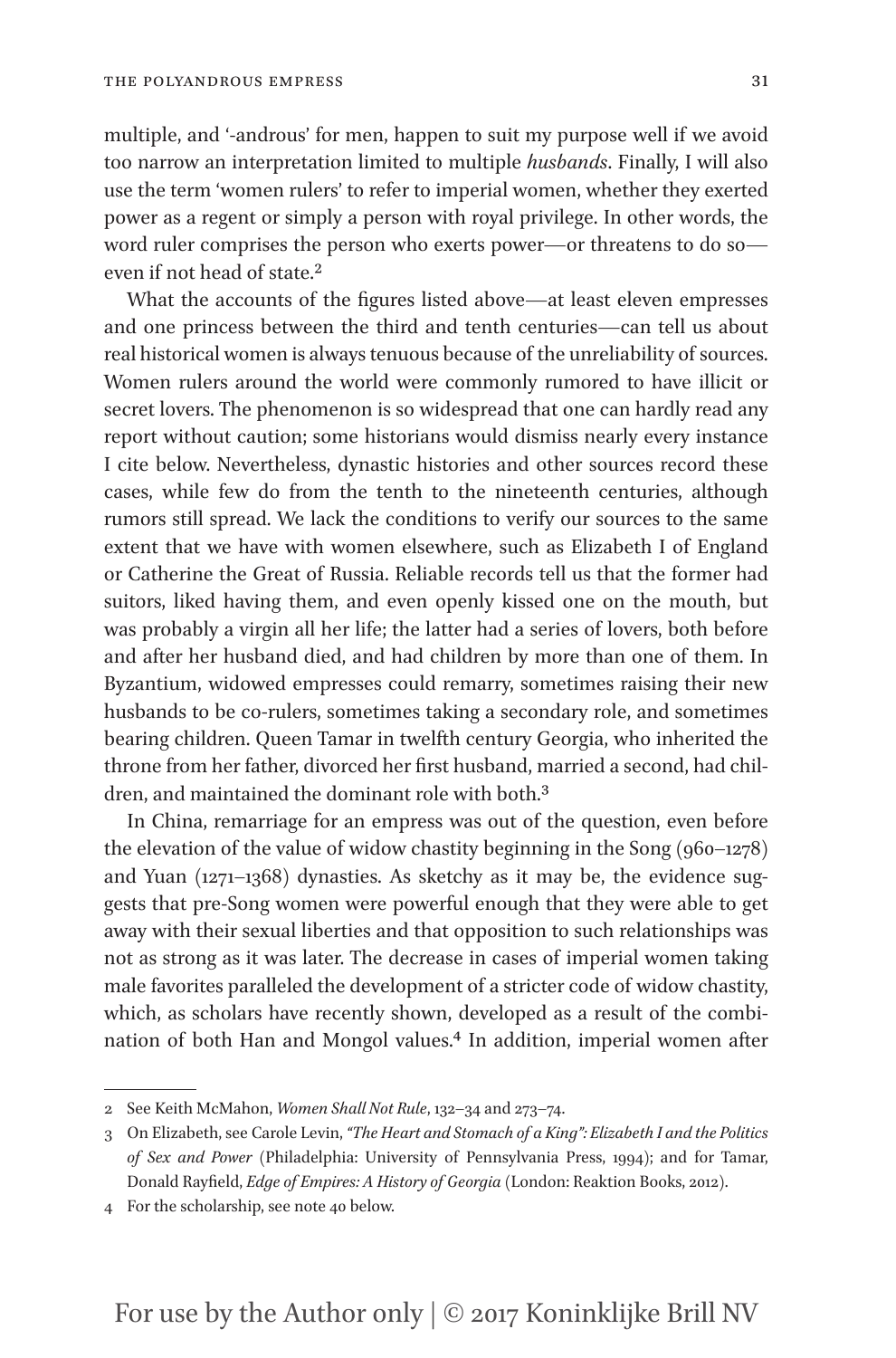32 MCMAHON

Wu Zetian had Wu's terrible image to contend with. Having male favorites in the alleged manner of Wu Zetian was a worse transgression than it had been before. Finally, the Ming (1368–1644) and Qing (1644–1911) stand out for their starkly lower number of female regents compared to earlier dynasties, which, as I discuss elsewhere, coincided with the neutralization of the position of empress that occurred in those times.<sup>5</sup>

The power of the empress or queen is a key factor in considering the possibility of her being polyandrous. The weight of judging the reliability of evidence lies mainly on the quality of the individual sources and on their social and temporal context. I want to say that particular empresses had particular lovers, and that the recurrence of reports in a particular span of time suggests a pattern. But it is possible that the particularity of detail was a ruse by the historians and that other historians followed suit. The best that can be done is trace how historians and others created an image, how the image was extended, and how it can be examined and questioned based on cross-referencing between sources, including non-Chinese sources. The polyandrous empress was more likely to have existed before the Song than after. That is something solid that can be said. What follows is in part the history of an image, in part the history of actual change over time, in spite of the difficulty of verifying sources.

#### **From Queen Xuan to Wu Zetian**

A detailed account of imperial women and their alleged extra-marital affairs would take too much time and space, but a broad-brush group portrait is valuable, in particular because I do not think anyone has yet put such a group together to see what kind of picture emerges. To the imperial women between the third and tenth centuries can be added three earlier examples who contributed strongly to the image of the 'polyandrous queen.' The eleven empresses plus one princess were Empress Jia Nanfeng 賈南風 of the Jin, Empresses Feng 馮, Feng Run 馮潤, and Ling 靈 of the Northern Wei, Princess Shanyin 山陰 (Liu Chuyu 劉楚玉) of the Liu Song, Empress Dowager Wang Baoming 王寶明 and Empress He Jingying 何婧英 of the Southern Qi, Empress Hu 胡 (wife of Gao Zhan 高湛) of the Northern Qi, Empresses Wu Zetian and Wei 韋 of the Tang, Empress Chen Jinfeng 陳金鳳 of the Min, and Liao Empress Chengtian. All appear in dynastic histories. The three earlier ones are Queen Xuan  $\hat{\Xi}$  of the Warring States period, the first recorded female regent in Chinese history; the queen-mother of the First Emperor of the Qin, former concubine of

<sup>5</sup> McMahon, *Celestial Women*, Chapter 6.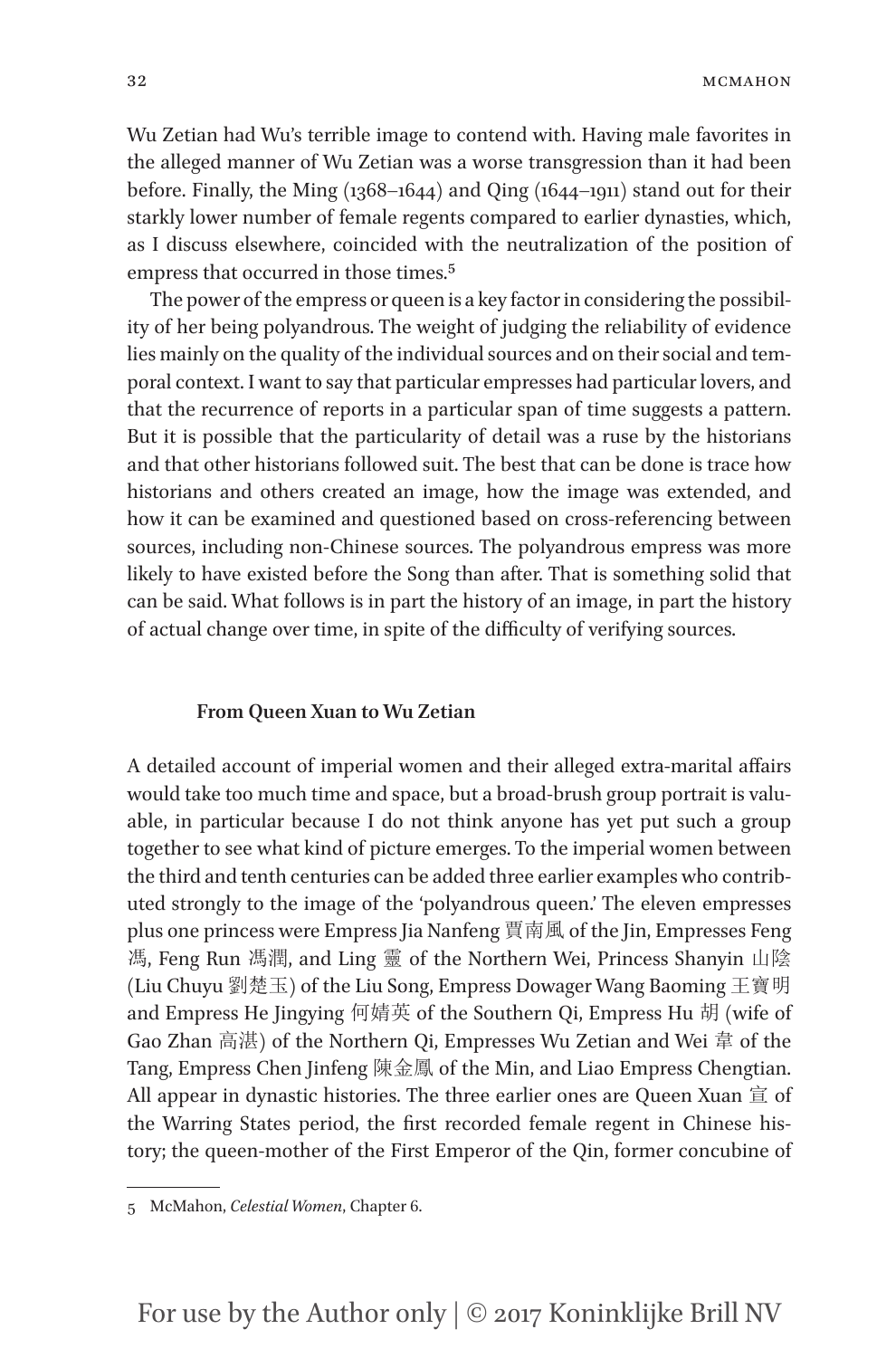Lü Buwei 呂不韋; and Empress Zhao Feiyan 趙飛燕 of the Han, the last of whom along with Wu Zetian constitute the core prototypes of the Chinese wanton woman.

Queen Dowager Xuan (died 265 BC) ruled the kingdom of Qin 秦 after the deaths of both her husband and his successor, who was a son by another of his wives. With the help of her younger brother, Queen Xuan had her own son take the throne and ruled in his place for forty-one years until her death. During that time she reportedly had two lovers, the second of whom, King Yiqu 義渠, gave her two sons. Their affair lasted thirty years before she trapped and killed the king and their two sons in order to occupy his territory. When near death, she requested that another lover, Wei Choufu 魏丑夫 (whose name means 'ugly man') be sacrificed and buried with her, but others persuaded her to abandon her wish. She once had a ribald conversation with a foreign envoy in which she stated that she used to object if her husband, the now deceased king, put his leg across her body. It was too heavy. But she was pleased if he lay on top of her with his whole body. The passage appears in the late-Zhou text *Strategies of the Warring States* (*Zhanguoce* 戰國策), her point being to distinguish between actions that were beneficial and ones that were not. The envoy sought her help in his battle against another kingdom and she wished to be convinced that helping him would benefit her kingdom, hence her use of the example of her and her husband.6

Regardless of the degree of truth in the reports about Queen Xuan, which we may never be able to determine, let us read her affair with King Yiqu as evidence of a practical effort to gain political alliance. She saw no reason to remain a widow. The combination of intimacy and political alliance will be seen in future cases. A second example is the reputed relationship between the concubine of the Qin statesman Lü Buwei 呂不韋 (died 235 BC) and the king of Qin. As Sima Qian 司馬遷 (died 86 BCE) wrote, but many think unreliably, the king coveted the concubine; Lü gave her to him, knowing that she was already pregnant; and she gave birth to a son who eventually succeeded the king and became First Emperor of China, Qin Shi Huang 秦始皇. She continued her

<sup>6</sup> Her husband was King Hui 惠, who died in 311 and whose consort she was. His son and first successor, born of another mother, was King Wu 武, who left no son. See Sima Qian 司馬遷, *Shiji* 史記 [Records of the Historian] (Beijing: Zhonghua shuju, 1989), 72.2323, 110.2885 (death of King Yiqu); He Jianzhang 何建章, *Zhanguoce zhushi* 戰國策注釋 [Strategies of the Warring States with Annotations] (Beijing: Zhonghua shuju, 1996), 148 (her death , Qince 2.16 秦策), 1009 (dialogue with the envoy and reference to leg , Hance 韓策 2.1); and James Crump, trans., *Chan-kuo Ts'e* (Ann Arbor: Center for Chinese Studies, University of Michigan, 1996), 129 (death), 448–49 (leg).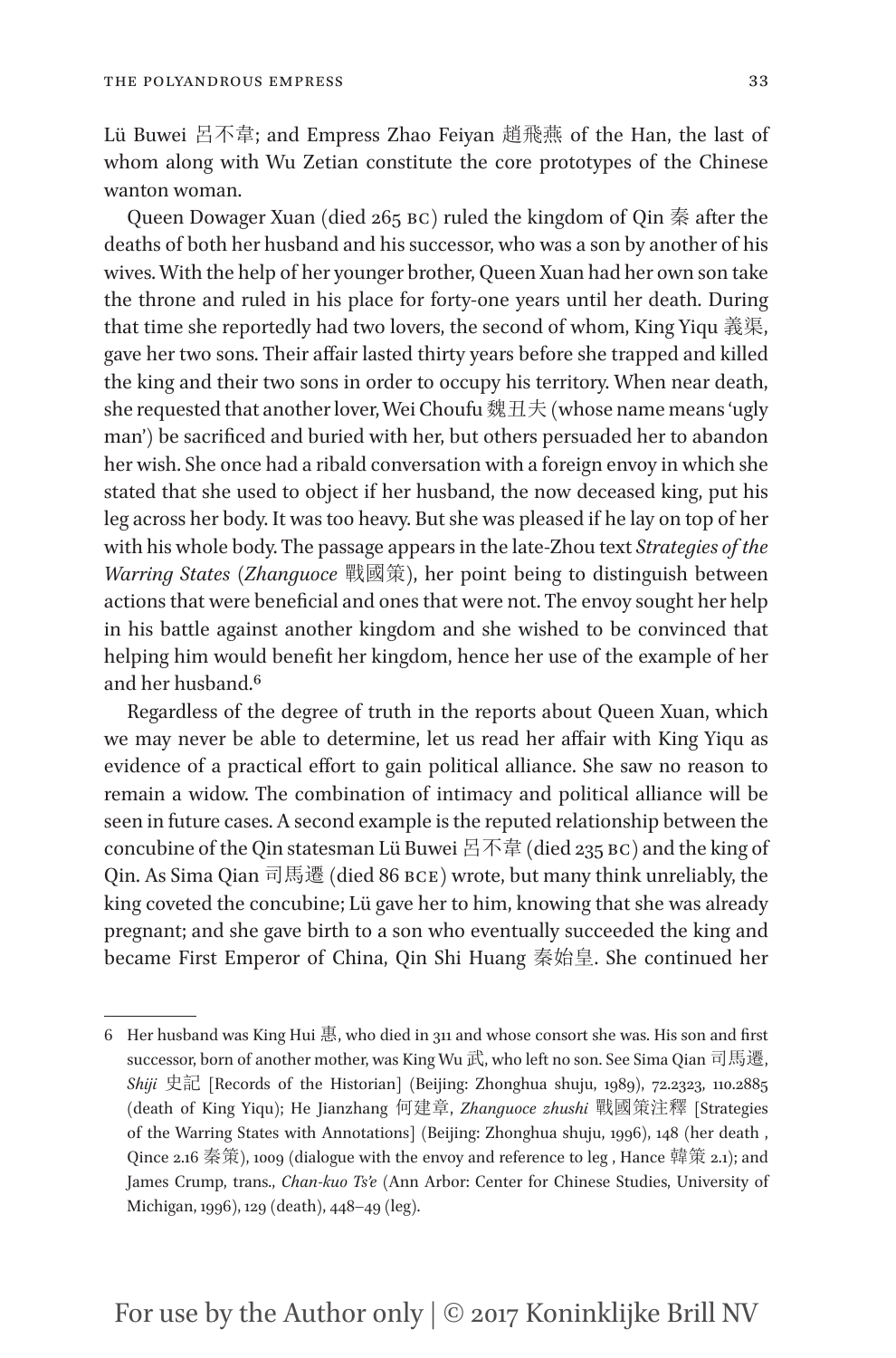relationship with Lü Buwei, who, fearing the consequences, found a replacement for himself, a man named Lao Ai 嫪毐, who had an unusually large penis. The concubine, now queen, had the man's facial hair plucked to make him look like a eunuch, but not undergo the operation, and thereby enabled him to move about freely in the palace so that they could continue their secret relationship.7 The stories of both Queen Xuan and Lü Buwei's concubine involved situations of political strategy and intrigue. In Queen Xuan's case, the *Strategies of the Warring States* has her speaking outlandish words as a part of a clever strategy—or was it putting those words into the mouth of a woman who was thought to have grabbed power and held on to it too long? In the other case, it is possible that Sima Qian inserted the story to assert that the hated First Emperor was a bastard. What is clear is that the image of the wanton queen was already forming by these times, though the venom and vilification of later stories was not yet as strong. The image still needed more proof, so to speak, and lacked enough examples, whether real or fictional.

The third example provides a more essentialized version of the wanton woman. An early source says that Han Empress Zhao Feiyan 趙飛燕 (32 BC– 1 BC) tried to get pregnant by having orgies with men whom she smuggled into the palace. The source is a semi-fictional chronicle, *Miscellaneous Records from the Western Capital (Xijing zaji* 西京雜記), from perhaps 500 AD. The official dynastic history, the *History of the Former Han* (*Hanshu* 漢書), mentions nothing about the affairs, but refers to Zhao Feiyan's jealousy and plotting against other consorts, especially pregnant ones.8 *Miscellaneous Records from the Western Capital* portrays Zhao Feiyan in a way that became a permanent part of her legend for centuries to come. A fifteen-year-old boy named Qing Anshi 慶安世 was a court gentleman for Emperor Cheng 成 and a favorite of Zhao Feiyan. As *Miscellaneous Records* recounts, "He slept with the empress, who wanted to have children but never could." She used to invite young men dressed in women's clothing to her quarters and have sex with them, one after the other. "When one got tired, she'd replace him with the next. Still, she died childless."9 The episode later became part of Song and Ming tales, including *The Sensational History of Flying Swallow* (*Zhaoyang qushi* 昭陽趣史), a short pornographic novel possibly written around 1621. In this version, when the

<sup>7</sup> Sima Qian, *Shiji*, 85.2505–14. .

<sup>8</sup> Ban Gu 班固, *Hanshu* 漢書 [History of the Former Han] (Beijing: Zhonghua shuju, 1962), 97b.3974 and 3993–94.

<sup>9</sup> Cheng Lin 成林 and Cheng Zhangshan 程章燦 ed. and trans., *Xijing zaji quanyi* 西京雜記 全譯 [Complete Translation of the Miscellaneous Records of the Western Capital] (Guiyang: Guizhou renmin chubanshe, 1993), 60–61.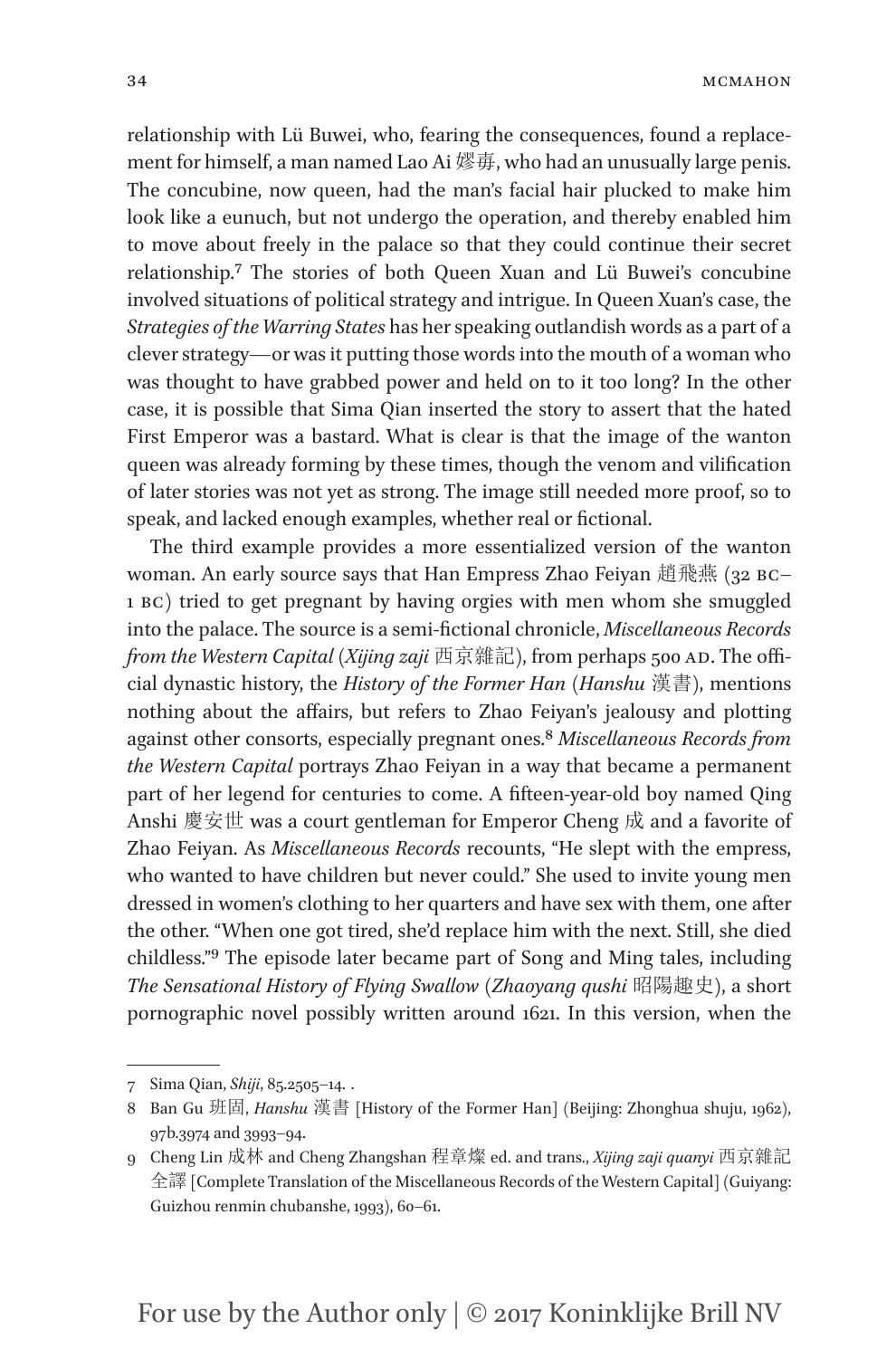emperor began to prefer Feiyan's sister, Feiyan had a male palace slave named Yan Chifeng 燕赤鳳 smuggle another man she once knew into her quarters. Then follows the episode lifted from *Miscellaneous Records* about Qing Anshi and the young men disguised as women. In a climactic episode that first appeared in a Song dynasty version of the story, *The Unofficial Biography of Flying Swallow* (*Feiyan waizhuan* 飛燕外傳), the emperor dies because Feiyan's voracious sister gives him an overdose of aphrodisiac. The main difference between the Ming novel and all previous versions is the extent of detail in the descriptions of the woman's sexual strength. Few men can meet her needs, and certainly not the emperor, who can only look on as she takes one man after another. Although history and fiction agree about Zhao Feiyan's rise from government slave to imperial favorite, the *History of the Former Han* never mentions the sexual afffairs or anyone resembling Yan Chifeng or Qing Anshi, but instead emphasizes the Zhao sisters' jealousy and conniving.10

What a story like Zhao Feiyan's verifies is the motif of the woman ruler who is also a wanton woman. The woman ruler, in other words, must necessarily be wanton and promiscuous. The eleven cases that come from the dynastic histories begin with Jia Nanfeng 賈南風 (257–300), wife and empress of Emperor Hui 惠 (reigned 290-306) of the Jin 晉. A key feature of her account as composed in the *Jin History* (*Jinshu* 晉書) is that the emperor was mentally unfit, so much so that his father, Emperor Wu  $\vec{x}$ , once sent one of his own concubines to initiate his son in sex. As for Jia Nanfeng, she was said to have smuggled men into the palace to have sex, after which she had them murdered. After a coup in 291, she and her family took control of the government, but she was deposed and forced to commit suicide in 300. In a continuation of the theme of Emperor Hui's lack of virility, the history reports that when his second empress became consort to another emperor, she claimed to have discovered what a real man was like.11

Next are two women from the Northern Wei (Bei Wei 北魏), first Empress Dowager Feng (442–490), who served as regent twice. In contrast to Jia Nanfeng, but recalling Queen Xuan, Empress Feng's favorites were both lovers and advisors.12 The other case was Empress Dowager Ling 靈, surnamed Hu 胡

<sup>10</sup> Ban Gu, *Hanshu*, 97b.3995.

<sup>11</sup> Fang Xuanling 房玄齡, *Jinshu* 晉書 [Jin History] (Beijing: Zhonghua shuju, 1974), 31.963– 965 (Jia Nanfeng); 31.968 (initiation of son); and 31.967 (real man, 始知天下有丈夫耳).

<sup>12</sup> Li Yanshou 李延壽, *Beishi* 北史 [History of the Northern Dynasties] (Beijing: Zhonghua shuju, 1974), 13.495-97. The first lover, referred to as her "secret" or "inner favorite" (*neichong* 內寵), a standard term for imperial favorites, usually female, was Li Yi 李奕, whom the empress's son, Emperor Xianwen (獻文, 454-476), executed when he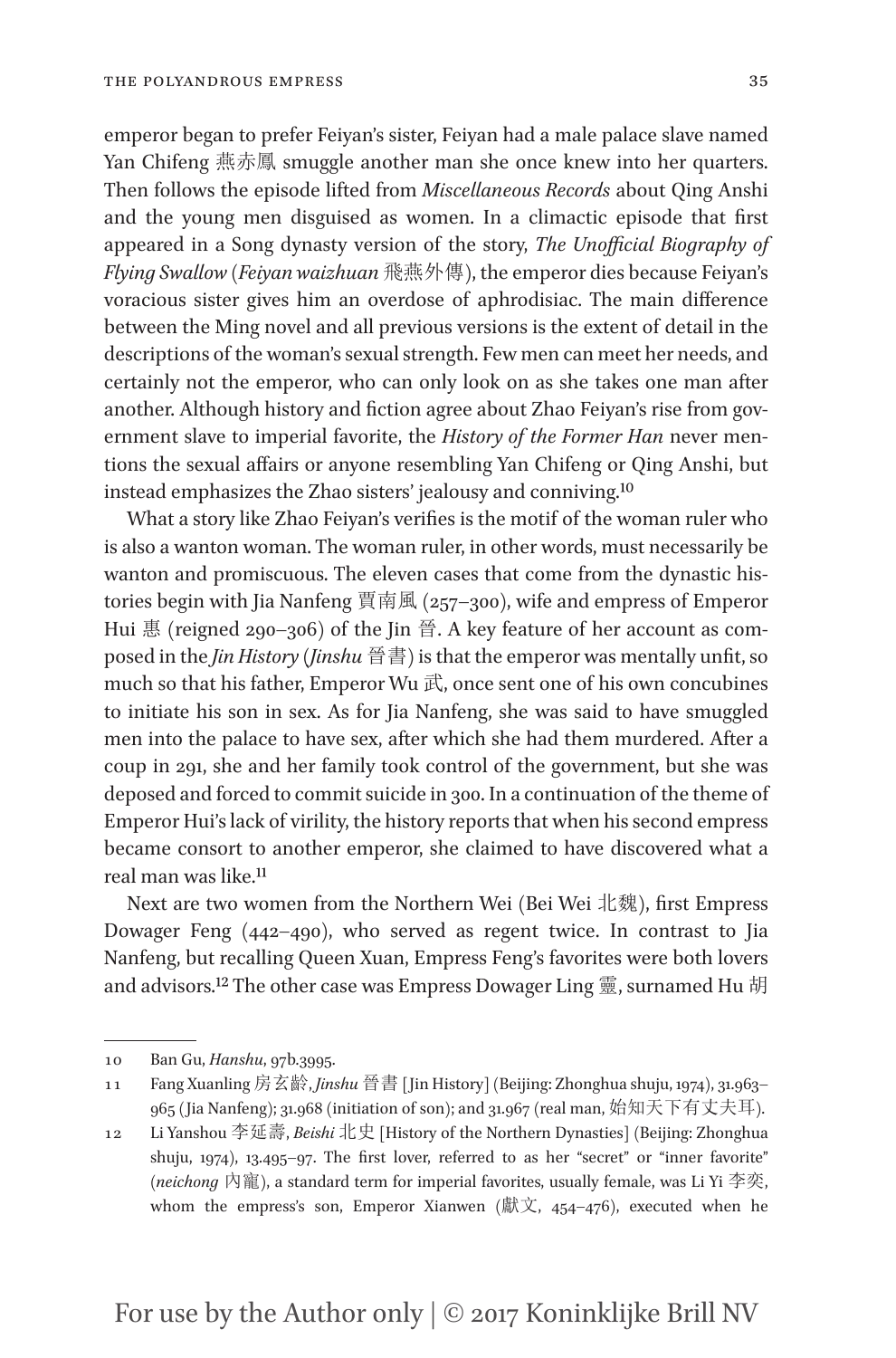(died 528), who likewise served as regent twice and who allegedly had affairs with four men, one of whom was a prince she supposedly forced herself upon and two of whom rose to high rank and, as the dynastic history reports, "were openly licentious at court" (*xuan yin yu chao* 宣淫於朝), where *xuan yin* 宣淫, to spread licentiousness openly, was a standard expression in the moralizer's vocabulary and a sign of outrage at the dowager's alleged immorality.13

One of the most famous stories of wanton imperial women tells of the sister of the Liu Song 劉宋 dynasty Emperor Liu Ziye 劉子業 (449–466), who ruled for two years, was murdered, and posthumously deposed. His sister, the Princess of Shanyin 山陰 (Liu Chuyu 劉楚玉, died 465), once lamented that it was unfair that men could have multiple spouses, but not women. The emperor responded by giving her thirty male concubines (*mianshou zuoyou sanshi ren* 面首左右三十人).14 In what seems like a continuation of granting women male concubines, a Southern Qi 齊 emperor gave his mother, Dowager Wang Baoming  $\pm \tilde{g}$  明 (455–512), "thirty male attendants, something that no other dynasty had ever done" (*nan zuoyou sanshi ren, qiandai suo meiyou ye* 男左右三十人,前代所沒有也). There are no details about what either woman did with their concubines; and their cases produced no tradition of the normalization of the practice. The stories were told as jokes and were seen as signs of the immoral times in which they lived.15

The accounts from the Period of Disunity suggest a level of permissiveness for women that was unimaginable in later times. The following four cases fall

discovered the afffair. The other two favorites, whom she had after killing the emperor and becoming regent again, were Wang Rui 王叡, a non-Han man who, it was said, "had free access to her bedroom" (*churu wonei* 出入臥內) and was a specialist in astronomy and divination, and Lin Chong 林沖, who likewise "received favor within the curtained chambers" *( jian chong weiwu* 見寵幃幄) and was an astute advisor, even to Xianwen's successor after the dowager died.

<sup>13</sup> Li Yanshou, *Beishi*, 13.503–505 (the prince, "spreading licentiousness"); Wei Shou 魏收, *Weishu* 魏書 [History of the Wei] (Beijing: Zhonghua shuju, 1974), 13.337–340; Sima Guang 司馬光, *Zizhi tongjian* 資治通鑑 [Comprehensive Mirror for Aid in Government] (Taibei: Shijie shuju, 1974), 149.4656 (forcing prince to "favor" her), and 150.4698 (reference to two others); and Jennifer Holmgren, "Empress Dowager Ling of the Northern Wei and the T'o-pa Sinicization Question," in *Papers on Far Eastern History* 18 (1978): 123–70.

<sup>14</sup> Shen Yue 沈約, *Songshu* 宋書 [History of the Song] (Beijing: Zhonghua shuju, 1974), 7.147–48. She was also said to have tried to seduce a young official, but he refused and she finally released him.

<sup>15</sup> Li Yanshou 李延壽, *Nanshi* 南史 [History of the Southern Dynasties] (Beijing: Zhonghua shuju, 1975), 11.331. Liang 梁 dynasty Xu Zhaopei 徐昭佩 (ca. 500–549), first wife of the third ruler, Emperor Yuan  $\vec{\pi}$  (508–555), died before he became emperor, but was said to have had affairs with handsome young men. See Li Yanshou, *Nanshi*, 12.340–42.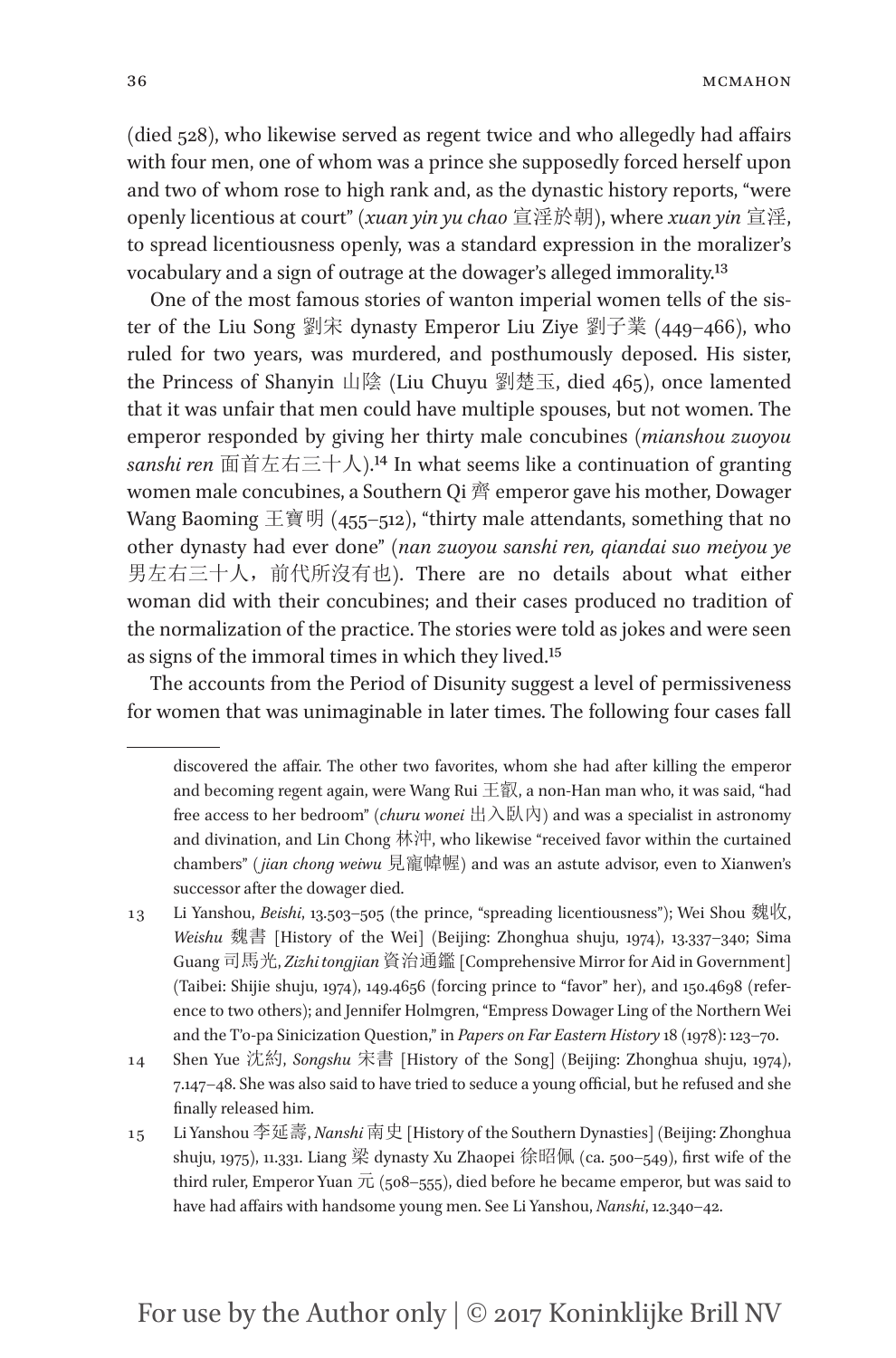into the category of illicit affairs, none of which appear to involve political alliance. Empress Feng Run 馮潤 (died 499) of the Northern Wei lived between Empresses Feng and Ling and was notorious for her afffair with the eunuch Gao Pusa 高菩薩. It is not known whether he was a true eunuch or a monk disguised as one. When the emperor found out, he severed relations with her.<sup>16</sup> Two more cases are of concubines, both belonging to the first great leader of the Northern Qi (Bei Qi 北齊), Gao Huan 高歡 (496–547), and both of whom had affairs with members of his family. The first had an affair with Gao's brother, whom Gao killed; she was sent away and later re-married. His lenient treatment probably had to do with the fact that Gao wanted to maintain good relations with the powerful clan to which she belonged. The other consort, Zheng Dache 鄭大車, was Han and had been previously married to one of Gao Huan's Tabgatch puppet rulers. While Gao was away from court, his oldest son "committed incest with her." Another source reports that Consort Zheng slept with her own son, Gao Huan's fourteenth. Was this a case of a woman involved in two cases of incest, one with the son of another wife and one with her own son? Or have the historians confused one case with another?<sup>17</sup> A final case before arriving at Wu Zetian is Empress Hu 胡 of the Northern Qi, mother of Gao Wei 高緯 (557–577), the last Northern Qi emperor. She was said to have had an affair with a Central Asian merchant, indecent relations with eunuchs, and an affair with a Buddhist monk, whom she invited into the palace where "she lived with him day and night." When Last Ruler Gao discovered the last afffair, he had the monk executed and his mother temporarily imprisoned. She allegedly continued her wanton behavior after the fall of the dynasty, dying sometime at the end of the sixth century.<sup>18</sup>

The above examples, spanning approximately two-hundred years beginning with Jia Nanfeng, suggest that imperial women in this period enjoyed unusual freedoms, though they were subject to criticism and punishment. Wu Zetian 武則天 (625–705) of the Tang represents the culmination of the story of the polyandrous woman. After her husband died and she became de facto ruler, she is said to have begun an afffair in 685 with a man named Feng Xiaobao 馮小寶 (died 694), who made his living selling women's cosmetics. The empress renamed him Xue Huaiyi 薛懷義 and had him shave his head and be ordained

<sup>16</sup> Li Yanshou, *Beishi*, 13.498–502.

<sup>17</sup> Li Yanshou, *Beishi*, 14.519; Li Baiyao 李百藥, *Beiqi shu* 北齊書 [History of the Northern Qi] (Beijing: Zhonghua shuju, 1972), 10.139 (Zheng and son); and Jennifer Holmgren, "Family, Marriage and Political Power in Sixth Century China: A Study of the Kao Family of Northern Ch'i, c. 520–550," *Journal of Asian History* 16.1 (1982): 1–50 (Gao's marriages).

<sup>18</sup> Li Yanshou, *Beishi*, 14.522–23 (merchant, He Shikai 和士開, and monk, Tan Xian 曇獻).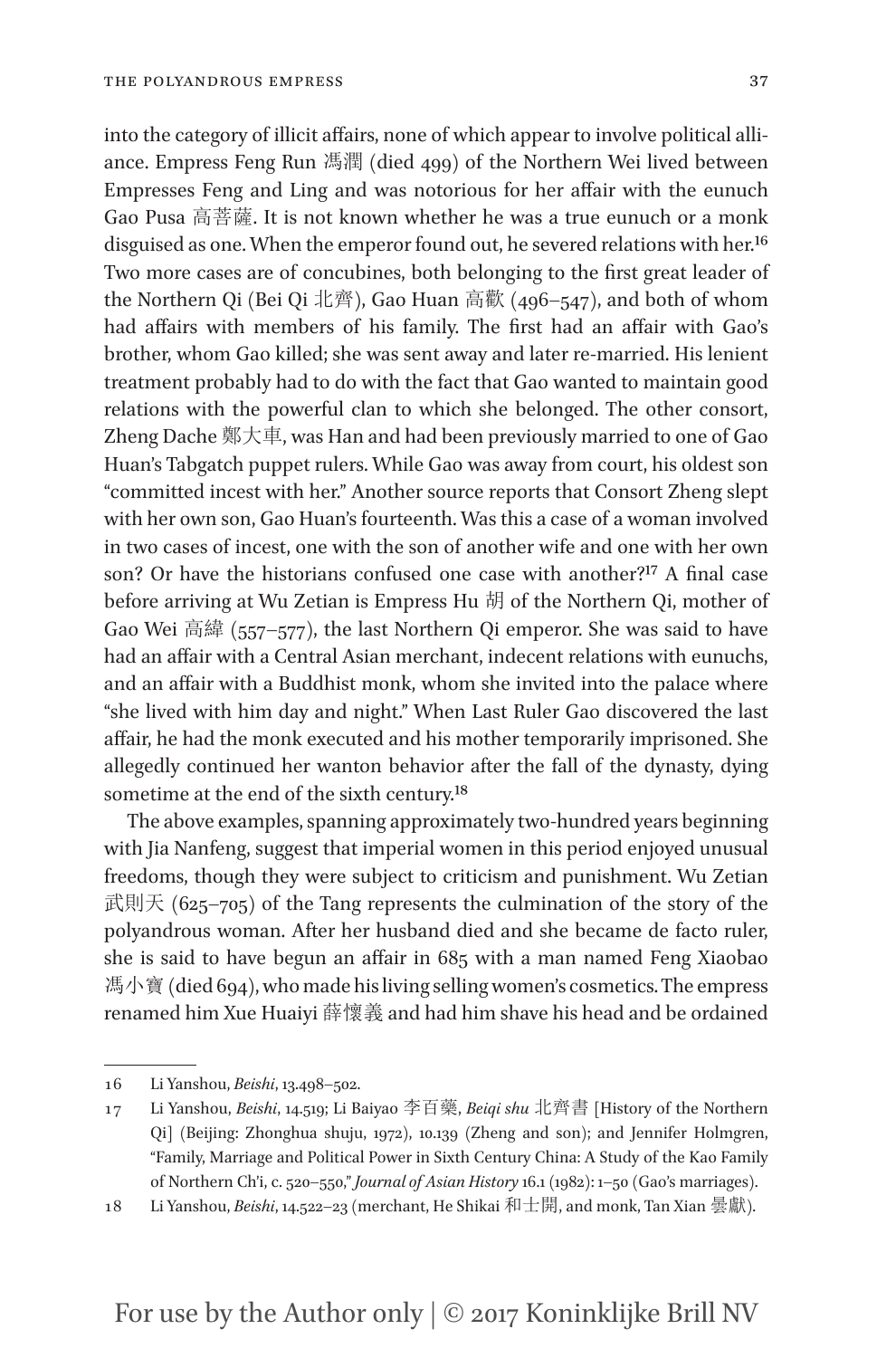as a Buddhist monk in order to have easy access to the palace. The afffair lasted ten years until she tired of his excesses, especially his setting fire to a part of the palace in resentment at her taking a new lover, an imperial physician named Shen Nanqiu 沈南璆. In 695 she had Xue murdered.<sup>19</sup> The historians were reserved in reference to her afffairs, none of which were with politically talented men like Empress Feng's. The *Old Tang History*, which is more sympathetic to Wu than the *New Tang History* or the *Comprehensive Mirror for Aid in*  Government, does not explicitly refer to the affair with Xue, but for her second afffair states that the imperial physician "gained her favor" (*de xing* 得幸). These words typically refer to a consort who gains favor and sexual access with the emperor and, although in some contexts the words do not necessarily mean that there were sexual relations, the writers probably meant to insinuate that there were. The *Comprehensive Mirror for Aid in Government* reports that Xue "gained the favor" of the empress, while the *New Tang History* says that she "was intimate with him" *(yu si* 與私*)*, which unmistakably assert a sexual afffair. Writers in later centuries, especially the Ming and Qing, liked to picture women over sixty who were still lusty and driven to have afffairs with younger men. The only sensation the Song historians add to their reports is that "even though the empress was elderly, she was skillful with her make-up, and even those close to her were unaware of how much she had aged."20 Another notable point about the empress and Xue Huaiyi is the fact that the *Old Tang History* places his biography in the chapter on "In-law Relations," which dynastic histories usually reserve for an emperor's wives and concubines. The imperial physician also appears here. Although one cannot assign too much importance to this categorization, it nevertheless hints at the resemblance the historians saw between Xue Huaiyi and female consorts married into the imperial family. By not placing them in the chapter on imperial in-laws, on the other hand, the *New Tang History* denies them the slightest hint of normalization.21

Wu Zetian's next male favorites were two half-brothers in their twenties, Zhang Yizhi 張易之 and Zhang Changzong 張昌宗, who were known for their delicate beauty. Skilled in music and song, they "wore powder on their faces

<sup>19</sup> Liu Xu 劉昫, et al., *Jiu Tangshu* 舊唐書 [Old Tang History] (Beijing: Zhonghua shuju, 1975), 183.4741, 4743; Ouyang Xiu 歐陽修 and Song Qi 宋祁, *Xin Tangshu* 新唐書 [New Tang History] (Beijing: Zhonghua shuju, 1975), 76.3483; and Sima Guang, *Zizhi tongjian*, 205.6499. On Wu Zetian, see McMahon, *Women Shall Not Rule*, 187–202.

<sup>20</sup> Liu Xu, *Jiu Tangshu*, 183.4743; Sima Guang, *Zizhi tongjian*, 203.6436; Ouyang Xiu, *Xin Tangshu*, 76.3480 and 3482 (make-up); and Sima Guang, *Zizhi tongjian*, 205.6487 (make-up).

<sup>21</sup> Liu Xu, *Jiu Tangshu*, 183.4741–43 (Xue Huaiyi).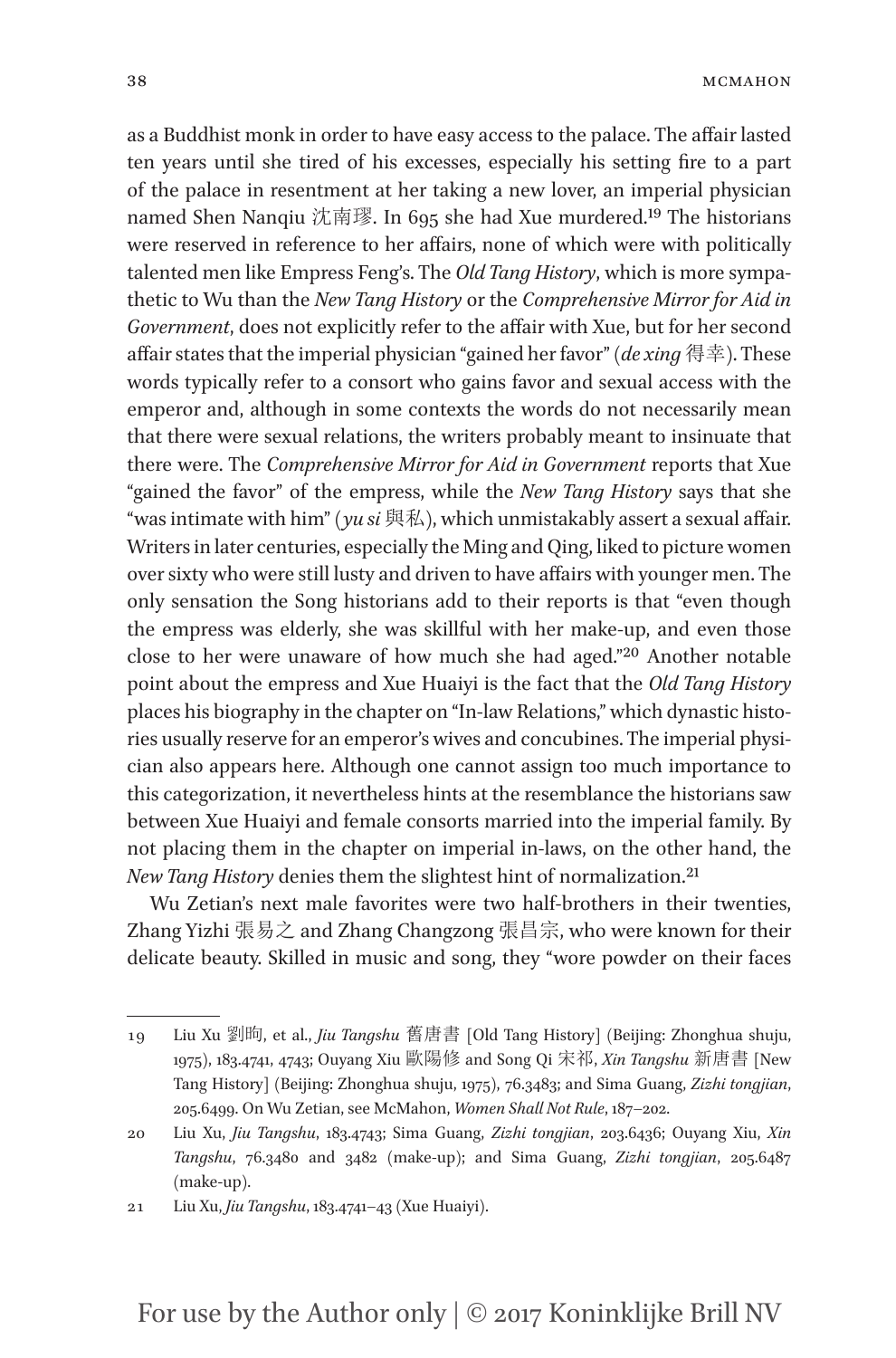and rouge on their lips" (*fu fen shi zhu* 傅粉施朱), a common practice for men in the Period of Disunity and the Tang, and dressed in extravagant clothing. Their time with the empress began in the late 690s when the empress was seventy-two and lasted until she was eighty. The *Old Tang History* never suggests that the relationship was sexual; the *New Tang History* says that they "gained her favor." At first they mainly entertained her, but eventually became involved in politics and were audaciously corrupt. Although officials complained that the brothers were guilty of lewd and shameless behavior and encouraged decadence at court (referring to the young men as 'inner favorites,' *neichong* 內寵), the empress dealt with serious internal and external matters as before. The Zhang's involvement in the issue of imperial succession finally tipped the scale, at which point conspirators dethroned the empress and had the Zhang brothers decapitated.22 Shortly after Wu Zetian, Emperor Zhongzong's 中宗 Empress Wei  $\hat{\equiv}$  (died 710), the ninth of eleven cases, allegedly had an affair with Wu Zetian's nephew, Wu Sansi 武三思.23

#### **The Period after Wu Zetian**

Some say that the bias against Wu Zetian was so strong that the evidence about her sexual intimacies is unreliable. Nevertheless, she was a key turning point in that later women had a much greater example to avoid than they previously had in Empress Lü of the Han. Imperial women began consciously avoiding resemblance to Wu; and officials and other critics cited her when warning about Wu Zetian-like behavior in the palace.<sup>24</sup> The remaining two of the eleven cases I have identified as historically significant are from the tenth century, Empress Chen Jinfeng 陳金鳳 of the Min 閩 dynasty and Empress Chengtian 承天 of the Liao. Chen Jinfeng (died 935) was a favorite of the first emperor of the Min (909– 945), one of the Ten Kingdoms. When the emperor became ill, she began an illicit relationship with one of his confidants, through whom she had an affair with an official who as a youth had been intimate with the confidant.

<sup>22</sup> Liu Xu, *Jiu Tangshu*, 78.2706 (powder and rouge); Ouyang Xiu, *Xin Tangshu*, 76.3484 (gaining favor), 104.4014 (lewdness); and Sima Guang, *Zizhi tongjian*, 206.6538, 6546–47.

<sup>23</sup> Liu Xu, *Jiu Tangshu*, 51.2172.

<sup>24</sup> McMahon, *Women Shall Not Rule*, 227, 233, 244. On the rejection of negative evidence about Wu, see Mark Edward Lewis, *China's Cosmopolitan Empire: the Tang Dynasty* (Cambridge: Harvard University Press, 2009), 36; See also Dora Shu-fang Dien, *Empress Wu Zetian in Fiction and in History: Female Defiance in Confucian China* (New York: Nova Science Publishers, Inc., 2004), 27–57.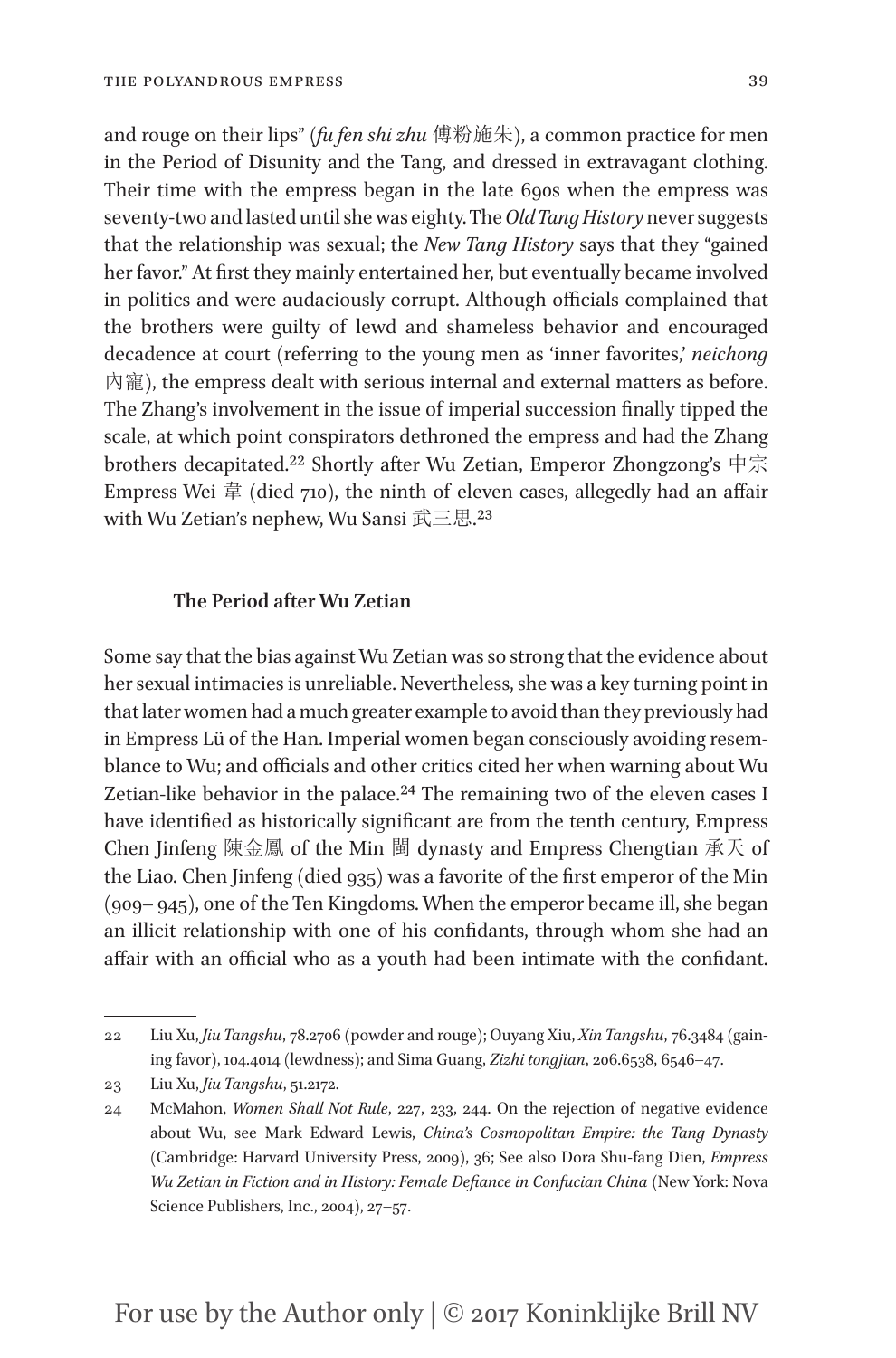She was killed during a coup along with the emperor and her two lovers. She became the subject of a late Ming story containing features common to pornographic tales of the time, including a husband's homoerotic afffair leading to intimacy between his lover and the husband's wife or concubine, a man and multiple wives in bed while others watch, and the motif of one dissolute act linking to another until all involved meet a dire end. In Chen Jinfeng's story, fact and fiction are difficult to distinguish, though all sources refer to her affairs with the two men.25

The Liao Empress Chengtian  $\ddot{\text{A}} \times (954 - 1009)$  was famous for having led an army to victory over the armies of the second Song emperor. Her affair appears to have been openly accepted. After her husband died and she became regent, she began a relationship with the Chinese official Han Derang 韓德讓 (941– 1011), whose father and grandfather had served the Liao since the founding of the dynasty and who had been awarded the founder's surname. Although the afffair does not appear in the *History of the Liao*, it can be found in the writings of two Song dynasty visitors to the Liao court and in the thirteenth-century chronicle known as the *History of the Qidan Kingdom* (*Qidan guozhi* 契丹國志). It was said that the empress and Han were betrothed when young, but that the imperial clan requested her for themselves and forced her to break offf the engagement. While serving as regent for her son, however, she asked Han to resume their relationship, after which he had "free entry to her curtained chambers." Two other remarkable facts were that they had a son, although the *History of the Liao* likewise fails to refer to him, and that they poisoned Han's wife. Han was twelve years older than she and was one of her main advisors, becoming commander-in-chief of the Northern Chancellery, a position normally reserved for Liao nobles. He was later appointed grand counselor. The fact that one of the Song visitors wrote as an official ambassador lends weight to his account, which was not written in a vilifying or sensational way. If the

<sup>25</sup> McMahon, *Woman Shall Not Rule*, 251–55; Sima Guang, *Zizhi tongjian*, 279.9128, 9132–34 (which says she was "vulgar and lascivious"); Ouyang Xiu, *Xin Wudai shi* 新五代史 [New History of the Five Dynasties] (Beijing: Zhonghua shuju, 1974), 68.849–50; Wu Renchen 吳任臣, *Shiguo chunqiu* 十國春秋 [Spring and Autumn of the Ten Kingdoms] (Beijing: Zhonghua shuju,  $1983$ ),  $94.1360-62$ ; and for the fictional source used by the author of *Shiguo chunqiu*, see Xu Tong 徐熥 (1561–99), *Jinfeng waizhuan* 金鳳外傳 [The Unofficial Biography of Chen Jinfeng], *Xuelin manlu* 學林漫錄 [Casual Notes from the Forest of Learning], 15 (Beijing: Zhonghua shuju, 2000): 231-40 (thanks to Liu Yongqiang 劉勇強 of Beijing University for this source).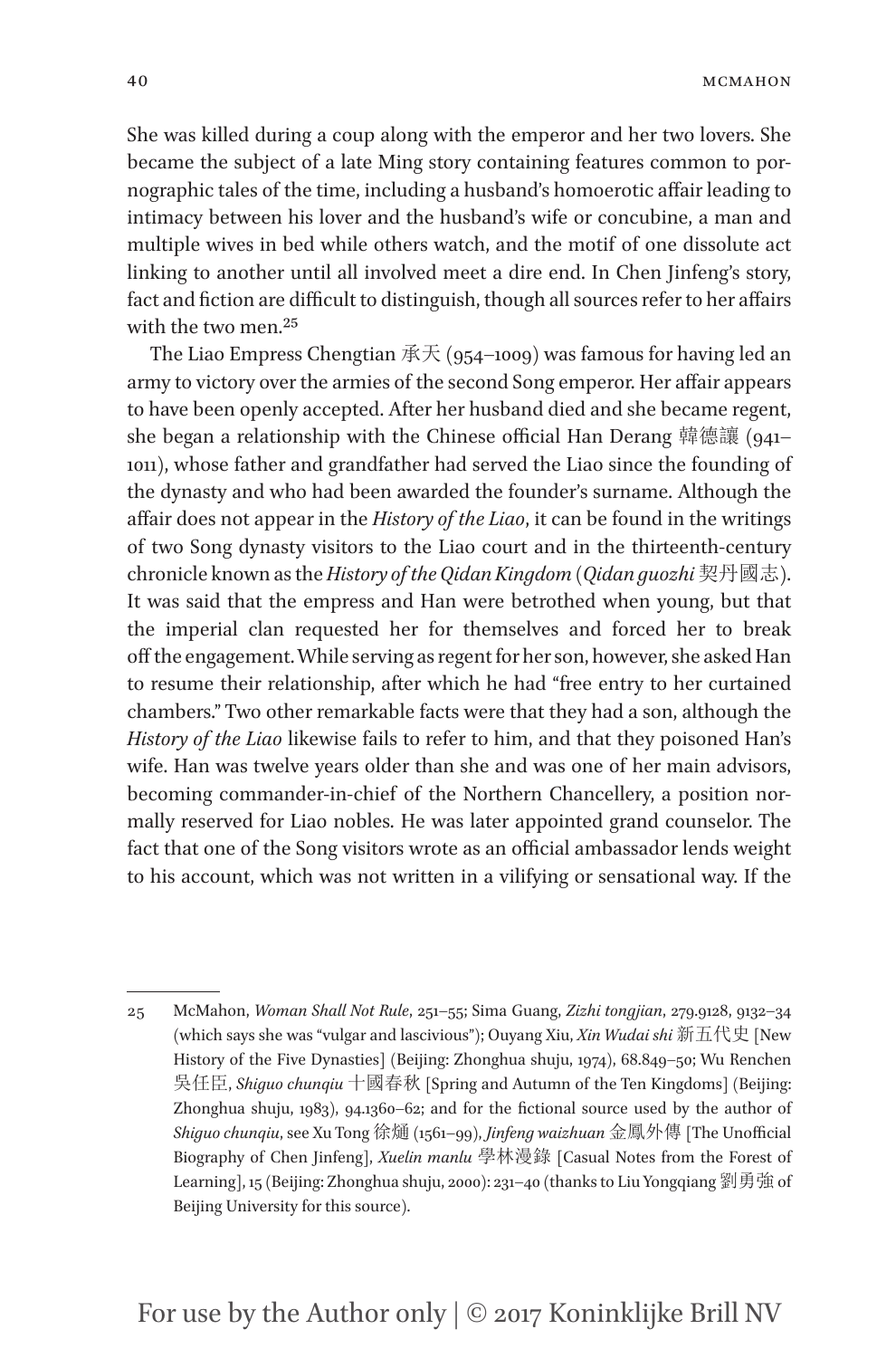relationship was real and openly acknowledged, it would be the last of its kind in Chinese dynastic history.26

The remaining cases that I have found, of which there are seven, though there are undoubtedly more, are either clearly false or minor in comparison with the previous ones. As recorded in the dynastic history, the Liao dynasty Empress Xuanyi 宣懿 (late eleventh century) was falsely accused of adultery as part of a plot to depose her; she committed suicide.27 Also reported in the dynastic history, after the Jin 金 dynasty Emperor Hailing 海陵 (1122–1161) spurned one of his wives, she allegedly had an afffair with one of her female servants (thus, strictly speaking, not an example of a 'polyandrous' woman); another of Hailing's consorts allegedly smuggled a lover into her chambers in a clothing trunk and disguised him by dressing him as a woman.<sup>28</sup> For many centuries, people wrongly believed that the younger sister of Empress Yang 楊 (1162–1232) of Song 宋 Emperor Ningzong 寧宗 had an afffair with a court painter. A late Ming story told of Empress Yang having an afffair with the innercourt advisor, Shi Miyuan 史彌遠.<sup>29</sup> The rumor of an unofficial chronicle

26 See McMahon, *Women Shall Not Rule*, 260–62; Chen Shu 陳述 ed., *Quan Liao wen* 全遼文 [Complete Liao Writings] (Beijing: Zhonghua shuju, 1982), 360–361 (report by Liu Bin 劉斌 about son and murder); Ye Longli 葉隆禮, *Qidan guozhi* 契丹國志 [History of the Qidan Kingdom] (Taibei: Guangwen shuju, 1968), 13.132 (afffair with Han); and Lu Zhen 路振, *Chengyao lu* 乘軺錄, in *Songchao shishi leiyuan* 宋朝事實類苑 [Collected Song Dynasty Documentation Arranged Categorically], ed. Jiang Shaoyu 江少虞 (Shanghai: Shanghai guji chubanshe, 1981), 1010–16, especially 1011 and 1013–14 (ambassador's report). For a translation of *Chengyao lu*, see David Curtis Wright, *The Ambassadors Records: Eleventh-century Reports on Sung Embassies to the Liao*, Papers on Inner Asia no. 29 (Bloomington: Research Institute for Inner Asian Studies, 1998), 30 (free entry and exit, wife killed, birth of son) and 38 (seeing son, description of empress; using Wright's translation with minor modification). On Han Derang in *Liaoshi*, see Tuotuo 脫脫, et al. *Liaoshi* 遼史 [History of the Liao] (Beijing: Zhonghua shuju, 1974) 82.1289–91 (sonless). Also see Linda Cooke Johnson, *Women of the Conquest Dynasties: Gender and Identity in Liao and Jin China* (Honolulu: University of Hawaii Press, 2011), 154–62 (including reference to recent archaeological discovery that Han was buried in tomb next to hers; I have not been able to relocate this online source).

- 27 Tuotuo, *Liaoshi*, 23.277–78 and 71.1205–06.
- 28 Tuotuo, *Jinshi* 金史 [History of the Jin] (Beijing: Zhonghua shuju, 1975), 63.1509–10. In addition, the son of a high minister was reported to have had an affair with a Jin imperial concubine; see Johnson, *Women of the Conquest Dynasties*, citing Franke, which I have been unable to further trace.
- 29 Hui-shu Lee, *Empresses, Art, and Agency in Song Dynasty China* (Seattle: University of Washington Press, 2010), 19–20, 187, 192–205. For the late Ming story, see the seventh story of *Xihu erji* 西湖二集.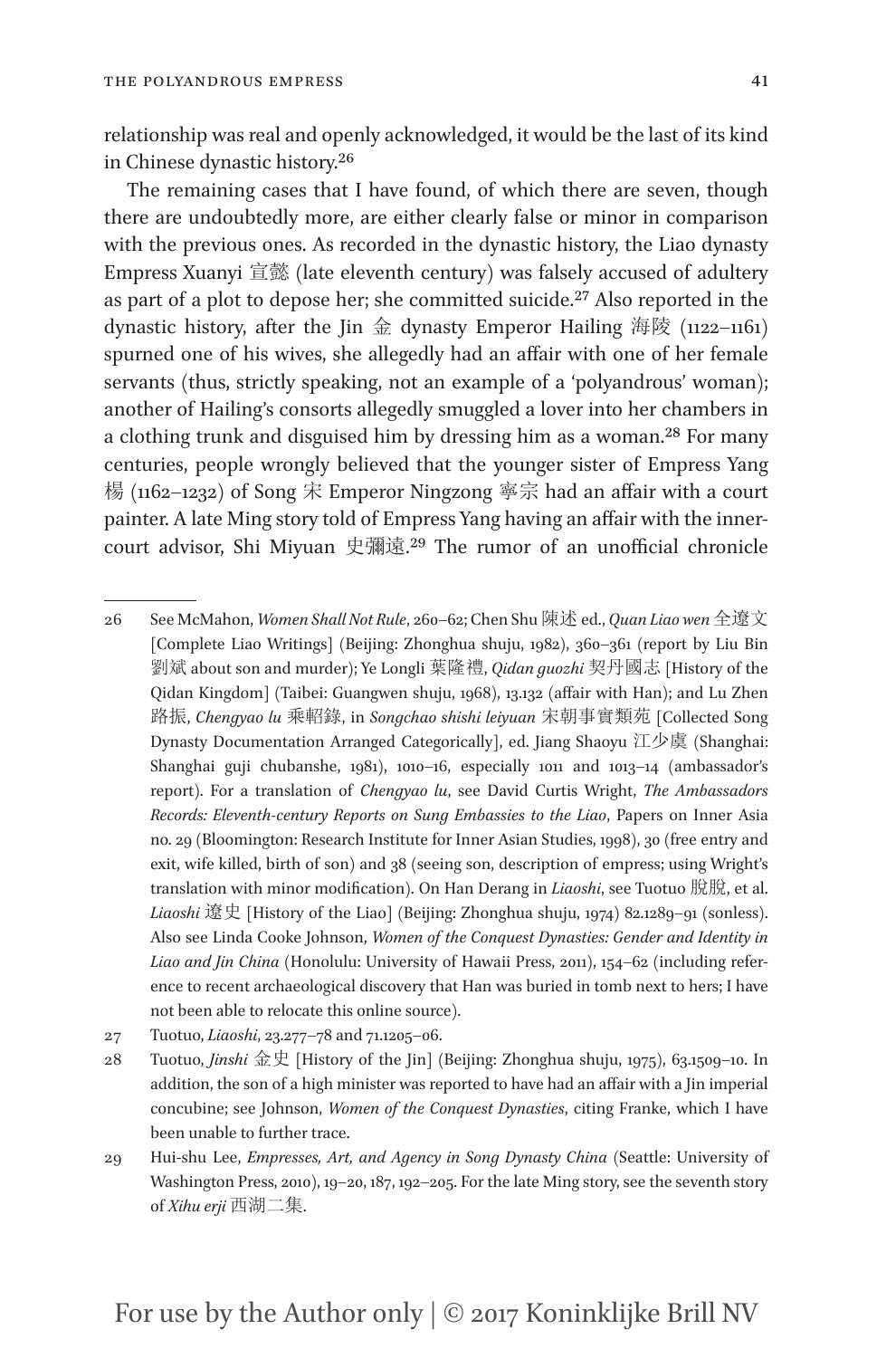reported that a Yuan  $\bar{\pi}$  dynasty minister visited Empress Dowager Budashiri 卜答失里 (13th century) secretly at night.30 The *History of the Ming* reports that Consort Zheng 鄭 of Ming Emperor Shenzong 神宗 (1563–1620) had an affair with a co-conspirator in a plot to seize power.<sup>31</sup> Rumors have long told of the promiscuity of Qing Empress Dowager Xiaozhuang 孝莊 (Bumbutai, 1613– 1688), mother of the Shunzhi 順治 emperor and grandmother of the Kangxi 康熙 emperor. She was said to have had an affair with or married Dorgon, one of the early Qing leaders, and in another case to have made advances to a Qing official.<sup>32</sup> A final case is that of Dowager Cixi, about whom both Chinese and foreign writers fabricated reports of her affairs with eunuchs and men smuggled into the palace, which I will discuss shortly. Budashiri, Consort Zheng, and Bumbutai are the only ones who resemble the earlier type of ruling woman who was involved with a political ally.

From the sources that we have, it appears that after Wu Zetian and for about the next twelve-hundred years imperial women changed their behavior. Some might say the northern conquest dynasties, from the Northern Wei to the Liao, Jin, and Yuan, should be considered separately since their gender customs difffered from the Han-ruled dynasties. Turco-Mongolian regimes of Central Asia granted elite women the right to openly participate in political and military decision-making. When those regimes ruled China with Chinese-style administrations, they retained some of their heritage, which may help explain the reigns of the Northern Wei Empresses Feng and Ling and Liao Empress Chengtian—though it happens that Feng's mother was Han (we do not know about her father) and that Ling was Han by both parents. On the other hand,

<sup>30</sup> Quan Heng 權衡, *Gengshen waishi* 庚申外史, cited in John Dardess, *Conquerors and Confucians: Aspects of Political Change in Late Yuan China* (New York: Columbia University Press, 1973), 68. The minister was Baiyan 伯顏.

<sup>31</sup> Zhang Tingyu 張廷玉 (1672–1755), *Mingshi*明史 [History of the Ming] (Beijing: Zhonghua shuju, 1974), 114.3539.

<sup>32</sup> M. Jean Gates and Fang Chaoying, in Arthur Hummel, ed., *Eminent Chinese of the Ch'ing*  Period (Washington, D.C.: U.S. Government Printing Office, 1943–44), 300–301; Tie Yuqin 鐵玉欽, *Shenyang gugong yiwen* 瀋陽故宮逸聞 [Shenyang Imperial Palace Anecdotes] (Shenyang: Chunfeng wenyi chubanshe, 1984), 123–29 (Bumbutai meeting a Ming general); Lü Simian 呂思勉, *Shixue sizhong* 史學四種 [Four Historiographical Monographs] (Shanghai: Shanghai renmin chubanshe, 1980), 61 (Lü's ancestor; thanks to Meng Fanzhi 孟繁之 of Beijing University for this source); and Zhao Erxun 趙爾巽, *Qingshi gao* 清史稿 [Draft History of the Qing] (Beijing: Zhonghua shuju, 1976), 238.9496-97 (biography of Lü's ancestor, Lü Gong 呂宮, who in order to resign from office claimed "complete impotence" 人道俱絕, which made Lü Simian speculate that he claimed this in order to fend off the empress).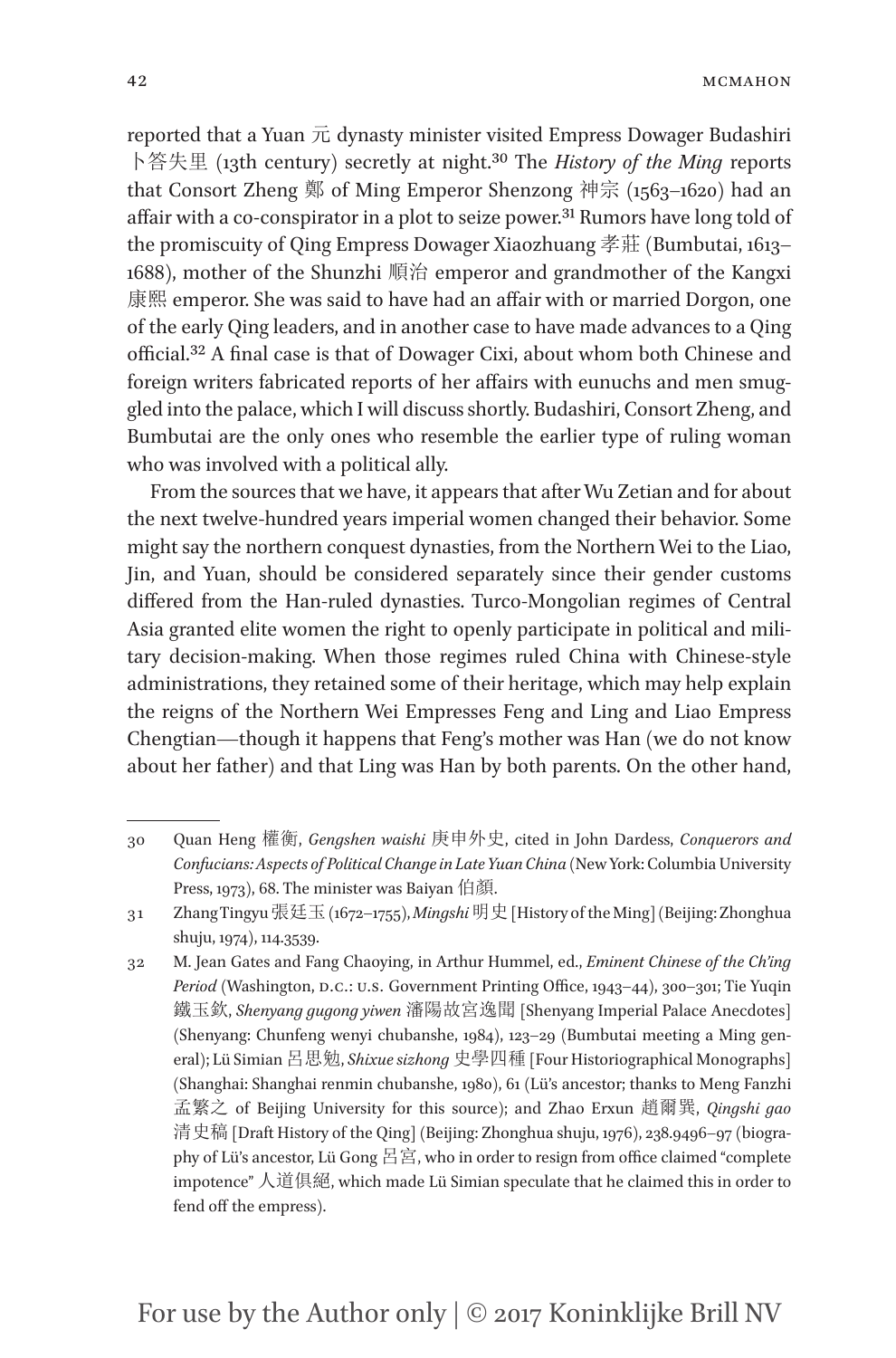was Wu Zetian the way she was because the Tang, although ruled by Han, was originally a northern regime influenced by Central Asian values?<sup>33</sup> It is possible, but I think it more useful to examine the records of these women rulers as part of an ongoing full-length drama about women and politics in Chinese dynastic history. The non-Han regimes are an inherent part of the history and would have been widely known about, even if they were thought to contain examples of what women should not do. As for the Qing, the final conquest dynasty, with the exception of Dowager Cixi, the Manchus had no women regents like the ones in earlier conquest dynasties; and as for Cixi, she led no armies and had no male favorites. From early on, Manchu imperial women adhered to Han values of widow chastity and, like Han imperial women from the Song on, avoided Wu Zetian-like appearances or any comparison with her.

#### **Polyandry vs Polygyny**

Having considered themes emerging from the stories in historical sources, I am now able to address the notion of the polyandrous empress in terms of the word polyandry in its normal sense. Doing this will clarify polyandry's significance in the history of Chinese imperial marriage and female rulership, as well as its significance in contrast to polygyny, which was the standard type of marriage of Chinese emperors and other elite men. Then I will broaden into zones of male fantasy and anxiety about the multi-partnering and sometimes sexually voracious woman in the forms of the mythical Queen Mother of the West, the wanton woman in Ming and Qing fiction, and the character type known as the 'famous courtesan' (*mingji*名妓). In its customary sense, polyandry refers to a woman who has more than one husband at the same time. In contrast with polygyny, polyandry commonly occurred in situations of poverty and scarcity of women, while polygyny typically occurred among men of wealth and high status.<sup>34</sup> Polyandry and polygyny were symmetrically uneven in the sense that

<sup>33</sup> The historian Chen Yinke 陳寅恪 (1890–1969) asserted that the Tang was heavily influenced by the northern dynasties; see Chen, *Sui Tang zhidu yuanyuan luelun gao* 隋唐制度淵源略論稿 [Preliminary Study of the Origins of Sui and Tang Institutions] (Beijing: Sanlian chubanshe, 2001), 3. On the power and privilege of women in Turco-Mongolian regimes, see the Prologue and Chapter 9 of McMahon, *Celestial Women*.

<sup>34</sup> This was the case in China and Islamic regions, for example, in which women live in one household. In some societies, for example, sub-Saharan Africa, women live separately and each contributes to the income of the polygamous family.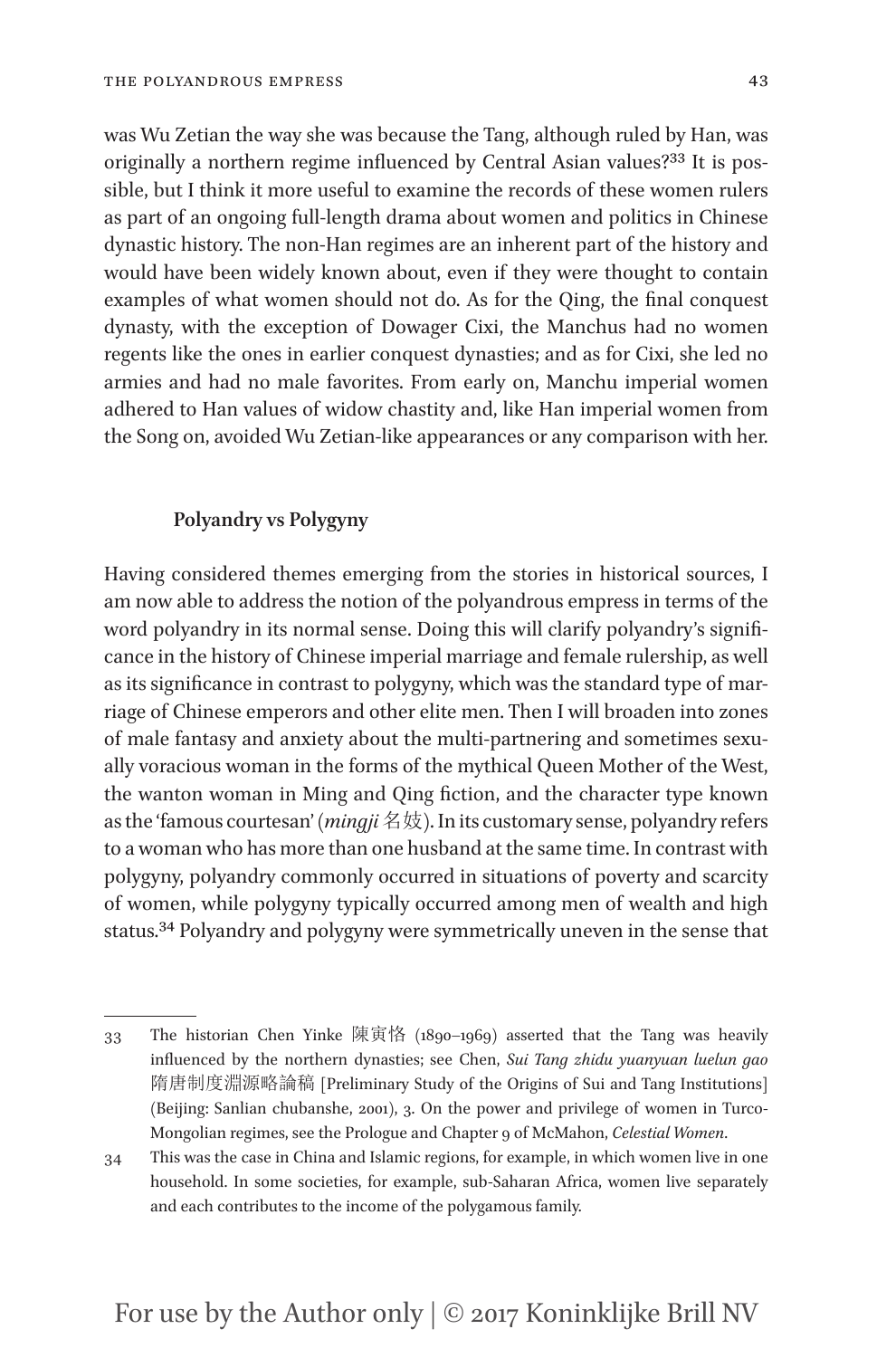a woman of high standing usually did not command the privilege of having more than one spouse, while the man of high standing did.

Actually occurring polyandry mainly took two forms, fraternal and nonfraternal, neither being a practice found among royalty. In fraternal polyandry, brothers shared both a wife and the common property inherited from their parents, which they did not divide up as they would if each brother had his own wife. Sharing a wife allowed the brothers to keep the family property whole and thereby pool resources for livelihood; if divided among brothers, property would become too sparse to survive on. Fraternal polyandry occurred in regions where it was crucial to keep property intact, especially areas of poor agriculture or under circumstances in which men were away for long periods, whether as laborers or mercenary soldiers, for example. In non-fraternal polyandry, men shared a wife because of poverty and scarcity of labor, land, and women. Non-fraternal polyandry was the main type occurring in China, where, as Matthew Sommer has shown, it was called 'getting a husband to support a husband' (*zhao fu yang fu* 找夫養夫). People drew up verbal or written contracts specifying the conditions under which a husband and wife might, for example, allow an outside man to join the family, contribute labor and earnings, and stay with them either for a certain period or until death. Polyandry occurred throughout the Old and New Worlds, including Europe, pre-Islamic Arabia and Iran, Tibet and other Himalayan regions, and India. In some cases it was temporary, lasting until one of the husbands could finally afford his own wife. A man who already had children might lend his wife to another man to beget offspring, after which the woman would return to her original husband; or an infertile man might lend his wife to another man to beget offfspring and then take her and the offspring back. The term can also refer to a husband and wife agreeing to hire her out to other men for money and sex, thus constituting a form of prostitution. Some engaged in polyandry without a sense of stigma, especially in parts of Tibet where wealthy families also practiced it. But in Persia and China it was typically something that non-practitioners condemned and that those who practiced it kept to themselves. To begin with, polyandrists commonly lived in remote or distressed areas, where they suffered less interference from authorities that viewed the practice as an evil custom, again as was the case in both Persia and China.<sup>35</sup>

<sup>35</sup> See Matthew H. Sommer, "Making Sex Work: Polyandry as a Survival Strategy in Qing Dynasty China," in *Gender in Motion: Divisions of Labor and Cultural Change in Late Imperial and Modern China*, ed. Bryna Goodman and Wendy Larson (Lanham: Rowman and Littlefield Publishers, 2005), 29–54; and Patricia Crone, *The Nativist Prophets of Early*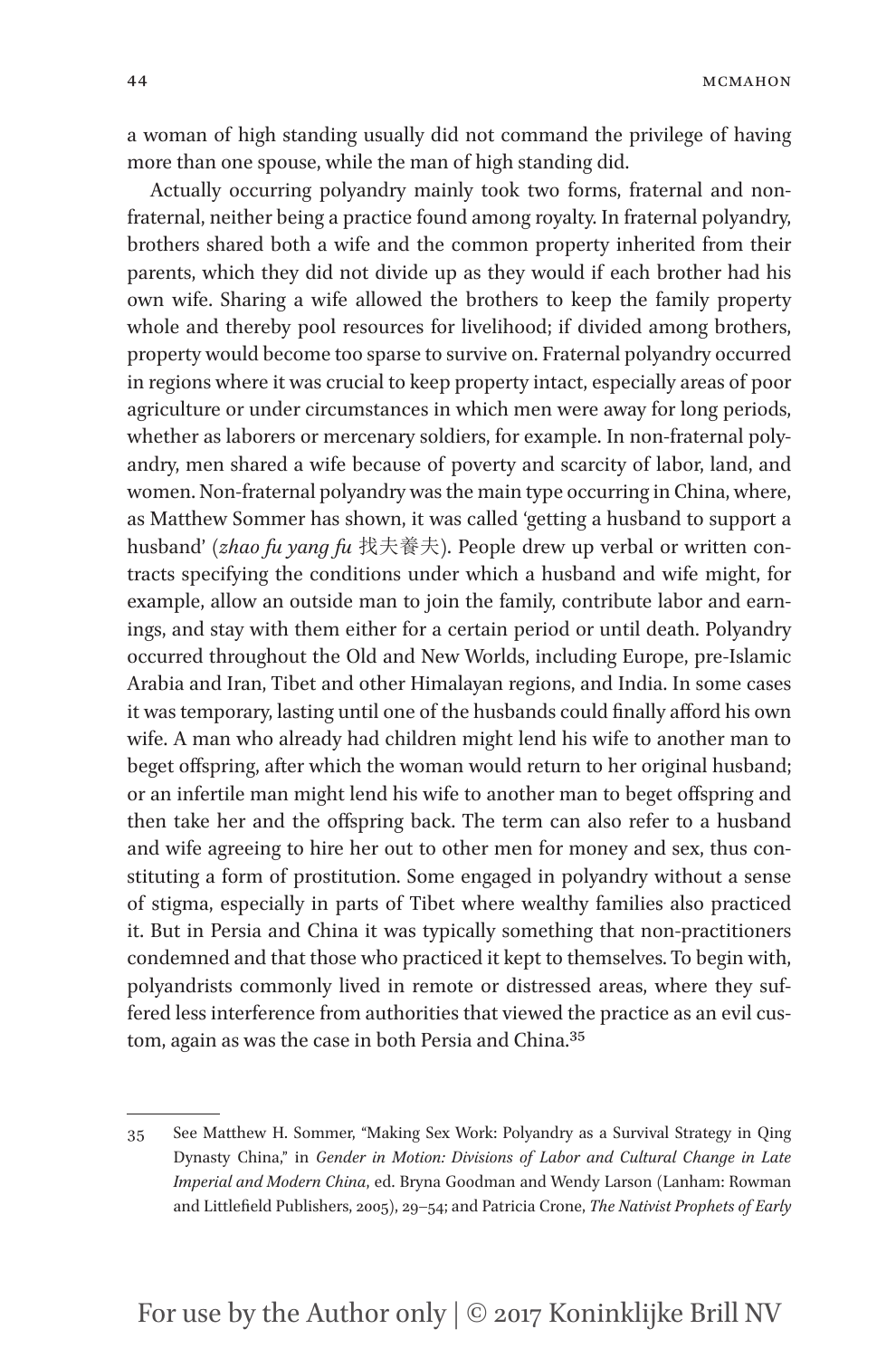Such in brief was polyandry in historical reality. To discuss it in terms of queens and empresses is to treat it as an imaginary construct, though a few women in world history appear to have asserted their power and privilege by taking multiple partners, for the most part serially and rarely at the same time, and by divorcing and remarrying as they saw fit. In only two hazily known cases did imperial Chinese women have what were clearly called male concubines, the Princess of Shanyin and Empress Dowager Wang Baoming. Zhao Feiyan of the Han allegedly had lovers smuggled into the palace, but the report about her affairs is unreliable as history. Of the cases I have examined, some of the male favorites were solely sexual companions, while others were political advisors as well. Of the eleven cases between the third and tenth centuries, only three are clearly known to have died natural deaths, Empress Feng of the Northern Wei, Wang Baoming of the Southern Qi, and Wu Zetian. Nothing is known about the death of He Jingying. Six met violent ends or were ordered to commit suicide: Jia Nanfeng, Feng Run, Empress Ling, the Princess of Shanyin, Empress Wei, and Empress Chen. Except for Wang Baoming, all were in some way punished.36

In contrast to polyandry in historical reality, the form it takes in fictional texts, especially in Ming and Qing pornography, yields sexually voracious women such as Zhao Feiyan and Wu Zetian. Although they can only be negatively portrayed, they enjoy sex to an ultimate degree, at their extremes turning into sexual machines that cannot stop. In the case of a character like Pan Jinlian 潘金蓮 in *Jin Ping Mei* 金瓶梅, if her husband ignores her, she turns to other men. The sexual passions of the women in the eighteenth-century novel Guwangyan 姑妄言 are so huge that they mate with any male they can find, including beggars, dogs, donkeys, and monkeys. Promiscuous imperial women may almost disappear in historical sources after Wu Zetian and Chen Jinfeng, but fictional narrative replaces them with wanton women of both high and low status.

Another polyandrous queen existing from long back appeared in a more tolerable light, though she was not a historical person. She was the Queen Mother of the West (Xiwangmu 西王母), an ancient goddess of immortality who ruled a realm of her own far to the west of China, where she received visits from distant kings and emperors. Men felt privileged to meet her, returning to China with gifts of wisdom and drugs of immortality. She makes an ominous

*Islamic Iran: Rural Revolt and Local Zoroastrianism* (Cambridge: Cambridge University Press, 2012), 391–438 (Persia and elsewhere).

<sup>36</sup> For other references to royal women from non-Chinese realms who took non-marital lovers, see McMahon, *Celestial Women*, Chapter 9.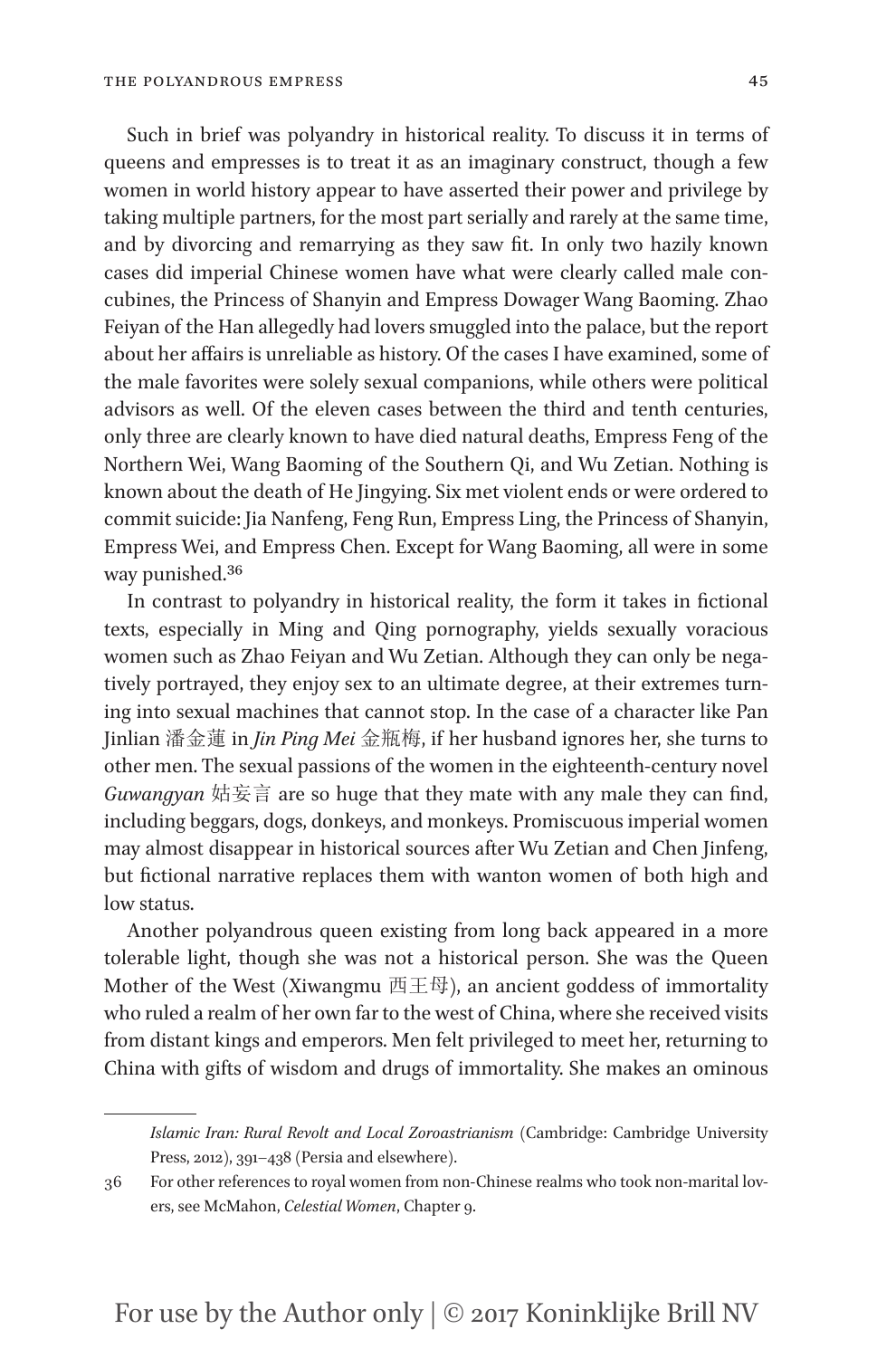appearance in a Tang source about the art of sex, which reports that she had no husband and used to enhance her vitality by having sex with young men who afterwards suffered depletion and illness. This side of her tradition may have been less widely known than others, but it reflected a fundamental belief in Chinese sexual lore about the mighty sexual powers of women which allowed them to draw vital energy from men, who if they did not master the art of sex would sufffer illness and death. But the Queen Mother of the West was not necessarily an object of condemnation. Her mythical status set her apart. She was a woman who ruled her own realm with no need of a husband; men were blessed to receive gifts from her. She was the most important Daoist goddess in the Tang dynasty, during which time she represented a role and a position that appealed to women who did not fit the normative roles of mother, wife, and daughter, in particular, nuns, prostitutes, and artists.<sup>37</sup>

An historical figure sharing a number of features with the mythical Queen Mother is the 'famous courtesan' (*mingji*), who, though far from being an empress, likewise contributes to the image of the polyandrous woman. Skilled as an artist, writer, and musician, she is exalted by men who value her all the more because other like-minded men vie with one another to become one of her patrons. They hardly care that she slept with other men. She is sometimes an object of pity, thrown into the world of sex work involuntarily and hoping to be rescued by an understanding man, but instead mistreated and unrecognized for her true worth. For men who do recognize her, however, being with her is like entering a heavenly zone in which two people meet in deep monogamous love. They are temporarily and sublimely cushioned from the outside world, which in stories like the nineteenth-century novel, *Traces of the Flowery Moon (Huayue hen 花月*痕), finally crashes in when the man runs out of money to support her and the woman's owners demand her back. In other instances, the famous courtesan is a heartless manipulator, whose only goal is to fleece the man until she uses him up, then transfers to another. Only the master of the brothel, like the one in the late Qing novel *Nine-times Cuckold* (*Jiuwei gui* 九尾龜), can tame her by turning her into a concubine instead of a prostitute, thus paralleling the return to order of the empress, like Wu Zetian, who finally yields the throne to the proper male ruler.

<sup>37</sup> See *Yufang mijue* 玉房秘訣 [Secret Formulas of the Jade Chamber], in Tamba Yasuyori 丹波康賴, *Ishimpō* 醫心方 [The Essence of Medical Prescriptions] (Tokyo: Edo bungakusen, 1976), volume 6, 75–76 (men sufffering harm); and Suzanne Cahill, *Transcendence and Divine Passion: The Queen Mother of the West in Medieval China* (Palo Alto: Stanford University Press, 1993), 3, 33, 38, 45–56, 58, 213, and 215.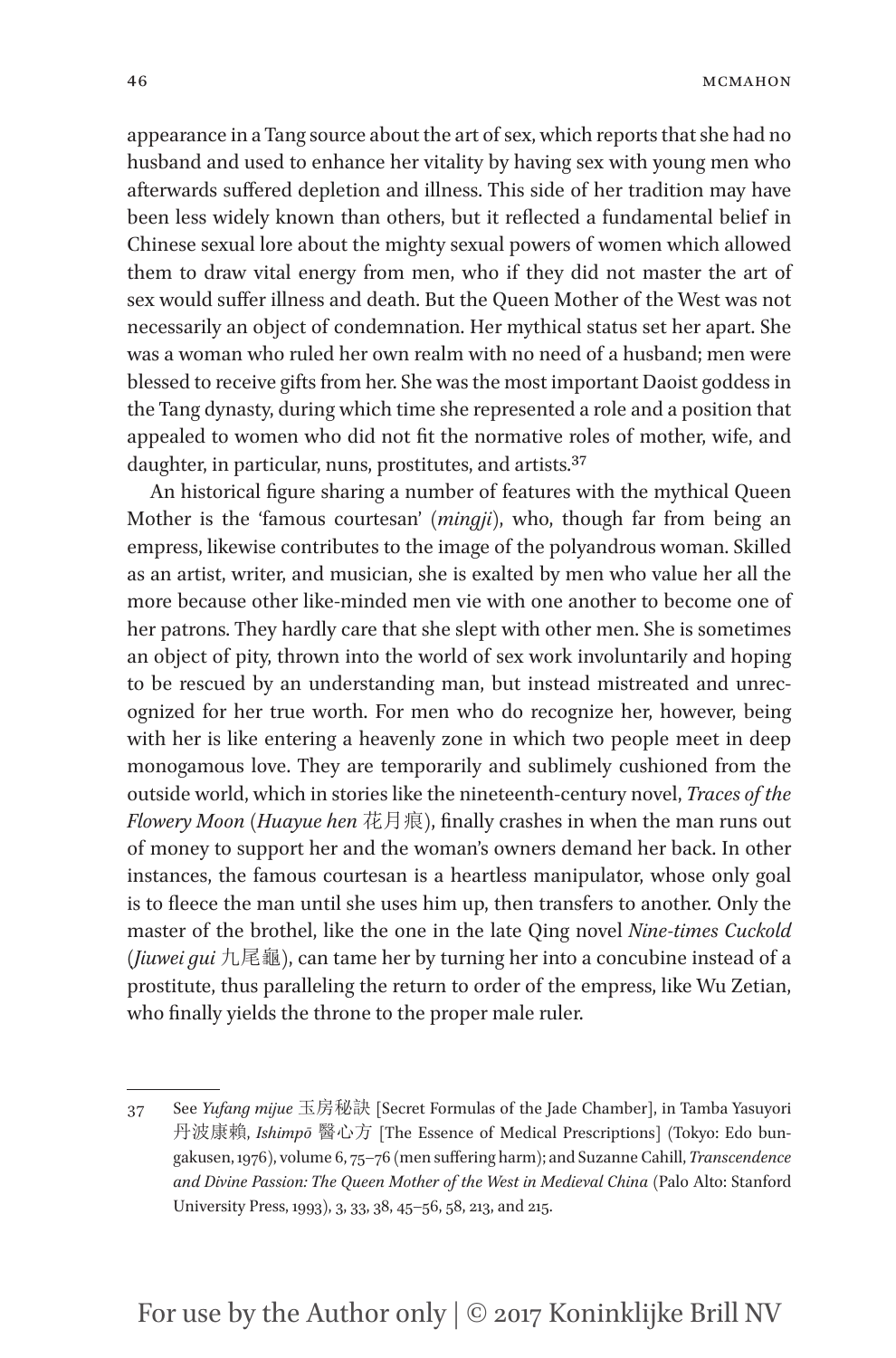#### **Conclusion**

It is safe to say that by the Ming and Qing, the promiscuous woman ruler touched particularly strong chords of excitation. From the sources that we have, it appears that after Wu Zetian and for about the next twelve-hundred years imperial women changed their behavior. Even if such a conclusion lacks a statistically large enough sample, there was a repertoire of images and motifs of the wanton, polyandrous woman, from which people as late as the time of Dowager Cixi still drew to create rumors about her sexual afffairs in order to malign her. After the failure of the 1898 reform movement, opponents of the dowager began to slander her, Kang Youwei 康有為 (1858–1927) and Liang Qichao 梁啟超 (1873–1929) among them. Others helped, including the Singaporean Lim Boon-keng (1869–1957), who called for an end to her regency in order that the Guangxu 光緒 (1871–1908) emperor gain sole power. Echoing claims made by Kang Youwei, Lim wrote that, when she was the Xianfeng 咸豐 (1831–1861) emperor's young consort, Cixi already "exhibited her charms to a mighty concourse of eunuchs!" Rumors spread about two of her favorite eunuchs, first An Dehai 安德海 (1844–1869), and second Li Lianying 李蓮英 (1848–1911), who, it was said, had not been castrated. Lim claimed that Cixi recruited handsome young men whom she disguised as eunuchs, had sex with, and then murdered.38 We may surmise that Kang Youwei, Lim Boon-keng, and others drew inspiration from stories long since told about Empresses Zhao Feiyan and Jia Nanfeng, who likewise allegedly had men secretly brought to them for sex and in the latter's case had them killed. The reputed affairs between the mother of Qin Shihuang and eunuch Lao Ai, the Northern Wei Empress Feng Run and eunuch Gao, and Northern Qi Empress Hu and her eunuchs added to the mix.

In Cixi's case, foreign writers also participated, including Englishman Edmund Backhouse, and the Frenchmen Georges Soulié, Victor Segalen, and Charles Pettit. Backhouse wrote of his secret affair with Cixi, Soulié and Pettit of the dowager's affairs with men smuggled into the palace, and Segalen of a young Belgian who had an affair with Empress Dowager Longyu 隆裕 (1868–1913). Traditionally it was the lucky concubine who won the emperor's

<sup>38</sup> See Lim Boon-keng 林文慶 (1869–1957), under the pseudonym Wen Ching 文慶, *The Chinese Crisis from Within* (London: Grant Richards, 1901), 75–76, 88–89; Sterling Seagrave, *Dragon Lady: The Life and Legend of the Last Empress of China* (New York: Alfred A. Knopf, 1992), 101, 267–71; and Li Yuhang and Harriet Zurndorfer, "Rethinking Empress Dowager Cixi through the Production of Art," *Nannü: Men, Women and Gender in Early and Imperial China* 14 (2012): 1-20, especially 5, 8-9.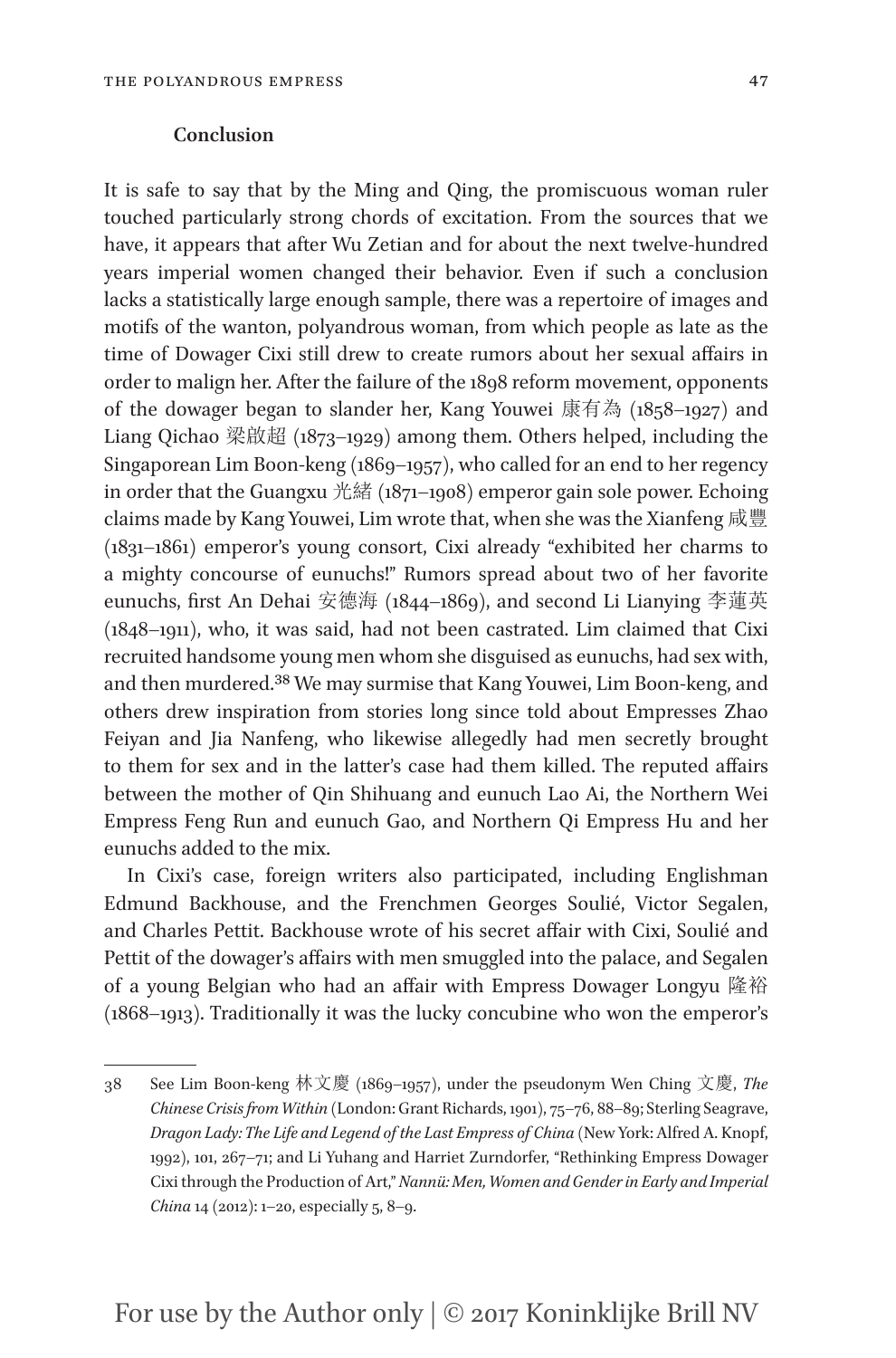favor. Now Backhouse felt honored to accept the dowager's summons, though he feared he might not live up to her sexual demands. It was likewise with Segalen's Belgian, who was as if the last man on earth to enjoy such a rare pleasure, given that the Qing was soon to end. Following Lim Boon-keng's lead, Soulié wrote of men who were smuggled into the palace and then murdered by the dowager's chief eunuch. At first the dowager had the eunuch plunge the knife into the victims in the midst of their sexual ecstasy. Later she handled the knife herself: "The blood spurted into her face and made her swoon in a shrill and voluptuous agony."39

However foreign their fantasies were to the Chinese tradition, they were similar in staging the reversal of order that the polyandrous empress's regime signified. Unusual possibilities opened up; strange situations suddenly emerged—hence Princess Shanyin and her male concubines, as if she could be a polygamist like the emperor; the Northern Wei Empresses Feng and Ling and their male intimates and advisors; Wu Zetian and her favorites, whom she entertained with impunity; and Liao Empress Chengtian and her apparent husband and advisor Han Derang. When a woman ruled, it was an abnormal, temporary, and experimental interval. It was an in-between phase, or could only be understood as such. The pornographic imagination reduced the image of the woman ruler to its base sexual logic, the bedrock of proof justifying the rule against female dominance, by demonstrating that the politically ambitious woman was sexually voracious at her core. In the meantime, expectations about widow chastity and female sacrifice had grown firmer and more explicit in the Song and Yuan dynasties.<sup>40</sup> A turning point occurred in the Ming, when the founder Zhu Yuanzhang 朱元璋 prohibited the position of female

<sup>39</sup> See Georges Soulié de Morant (who added de Morant to his name later), *T'seu Hsi: Impératrice des Boxers* (Paris: Éditions You-feng, 1997, reprint of 1911), 157–60, 198; Victor Segalen's novel, *René Leys* (1922); Charles Pettit, who wrote in 1928, cited in Li and Zurndorfer, "Rethinking Empress Dowager Cixi," 8–9; Hugh Trevor-Roper, *A Hidden Life: The Enigma of Sir Edmund Backhouse* (London: Macmillan, 1976), 34, 249–56 (Backhouse); and Sterling Seagrave, *Dragon Lady*, 14–15.

<sup>40</sup> See Jennifer Holmgren, "Observations on Marriage and Inheritance Practices in Early Mongol and Yuan Society, with Particular Reference to the Levirate," *Journal of Asian History* 20.2 (1986): 127–92; Bettine Birge, "Levirate Marriage and the Revival of Widow Chastity in Yuan China," *Asia Major*, 3rd series, 8.2 (1995): 107–46; and Beverly Bossler, "Gender and Empire: A View from Yuan China," *Journal of Medieval and Early Modern Studies* 34.1 (2004): 197–223, and *Courtesans, Concubines, and the Cult of Female Fidelity* (Cambridge, Mass.: Harvard University Press, 2013).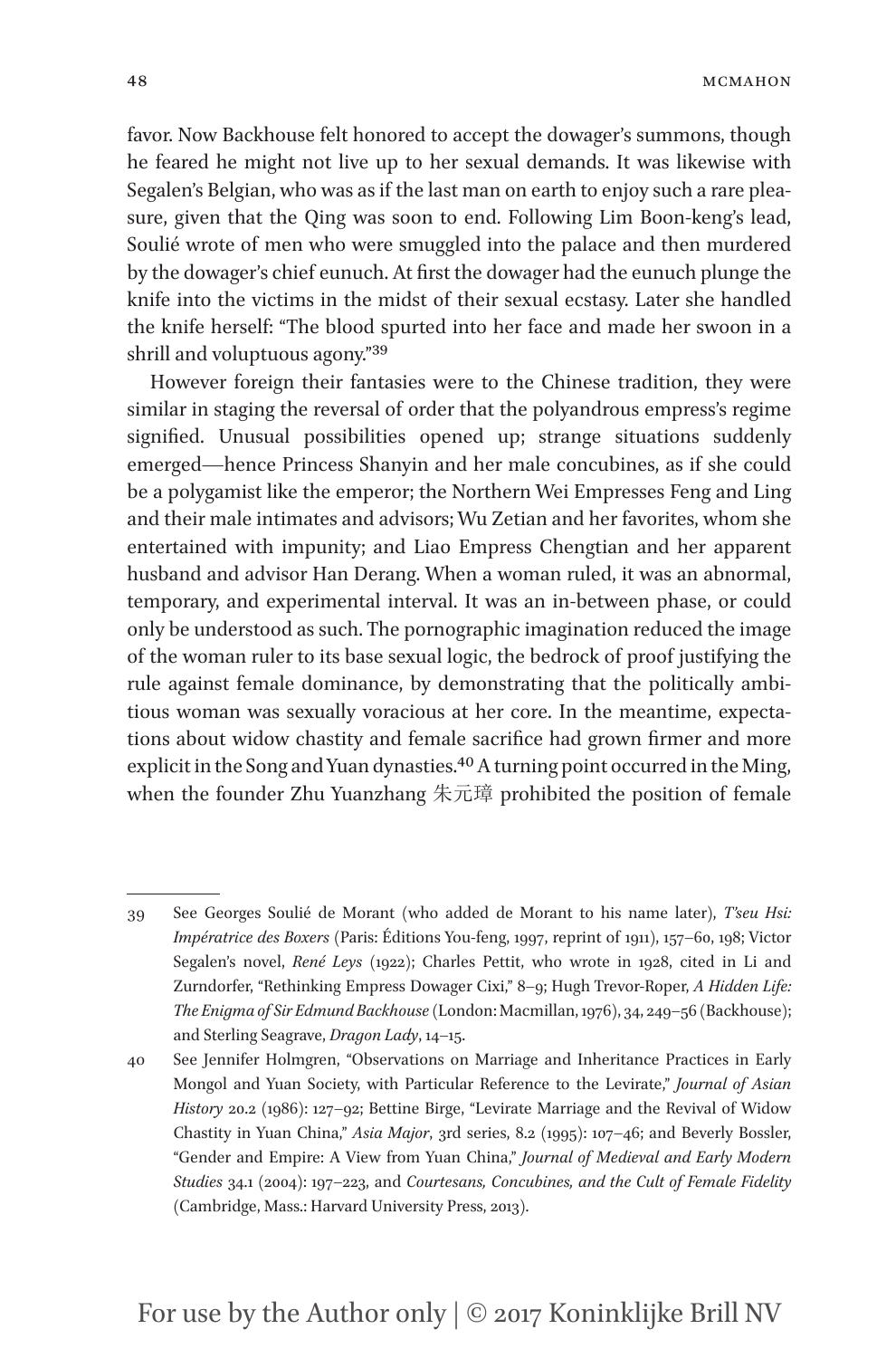regent, as he commanded in his *Ancestral Injunctions*.41 Other dynasties had expressed similar sentiments, but the Ming put them into effect. After Empress Zhang  $\frac{\pi}{\mathbb{R}}$  (died 1442), who ruled as unofficial regent for her grandson, Emperor Yingzong 英宗, the two most powerful women in the Ming were nursemaids, not empresses, thus representing even more accidental and abnormal situations.<sup>42</sup> In the Qing, male rulers remained strong for almost the entire dynasty until the classical condition for a female ruler again emerged, the youth and poor quality of the male successor, the Tongzhi 同治 emperor ( $1856-1875$ ), at which point China's final empress regent took power, Empress Dowager Cixi.

What does this history of the polyandrous empress tell us? It is clear that female regents needed advice and companionship and that men from their natal families, government officials, and eunuchs were the most convenient for those purposes. In the Qing, natal family members were replaced by male relatives of the emperor.<sup>43</sup> Eunuchs like An Dehai and Li Lianying still played prominent, though not paramount, roles. In whatever period, intimate, sexual companionship was risky, both for the woman and the man she favored, but, I believe, was more feasible up to around the time of Wu Zetian and Empress Wei. Liao Empress Chengtian was exceptional and was the last of her kind in Chinese history.

The imaginary polyandrous woman, however, had an enormously real efffect. Suppressing her in reality created a large space for her in the imaginary, which became a weapon against the slightest appearance of her in reality. In such an imaginary, the woman ruler was in danger of becoming a wanton woman; both were meddlers in the realm ruled by men. To ensure the wanton woman's non-existence, even the slightest hint of wantonness was all that was needed to suppress and remove her. Ming and Qing pornography took the image of the promiscuous woman to its raw sexual core, as novels such as *Guwangyan* describe. The fictional treatments magnified the logic of the

- 42 Dowager Li 李 (1546–1614), who served as strict guardian of her son, the Wanli 萬曆 emperor, was another case, but did not rule in as major a capacity as Dowager Zhang. The two nursemaids were Emperor Xianzong's 憲宗 Honored Consort Wan 萬 (fifteenth century) and the Tianqi 天啟 emperor's Mme Ke 客 (1620s). On changes in the Song and Yuan, see McMahon, *Celestial Women*, Chapters 1 and 2, on Ming Taizu, Chapter 3, and on Dowager Li and others, Chapter 5.
- 43 See Evelyn Rawski, *The Last Emperors: A Social History of Qing Imperial Institutions* (Berkeley: University of California Press, 1998), 128, 133 (allying with husband's brothers).

<sup>41</sup> Ming Taizu 明太祖, *Huangming zuxun* 皇明祖訓 [Ancestral Injunctions], vol. 264 of *Siku quanshu cunmu congshu, shibu* 四庫全書存目叢書•史部 [Collectanea of Works Cited in the *Cunmu* Catalogue of the *Complete Library in Four Sections*, History Section] (Tainan: Zhuangyan wenhua shiye youxian gongsi, 1996), 29b.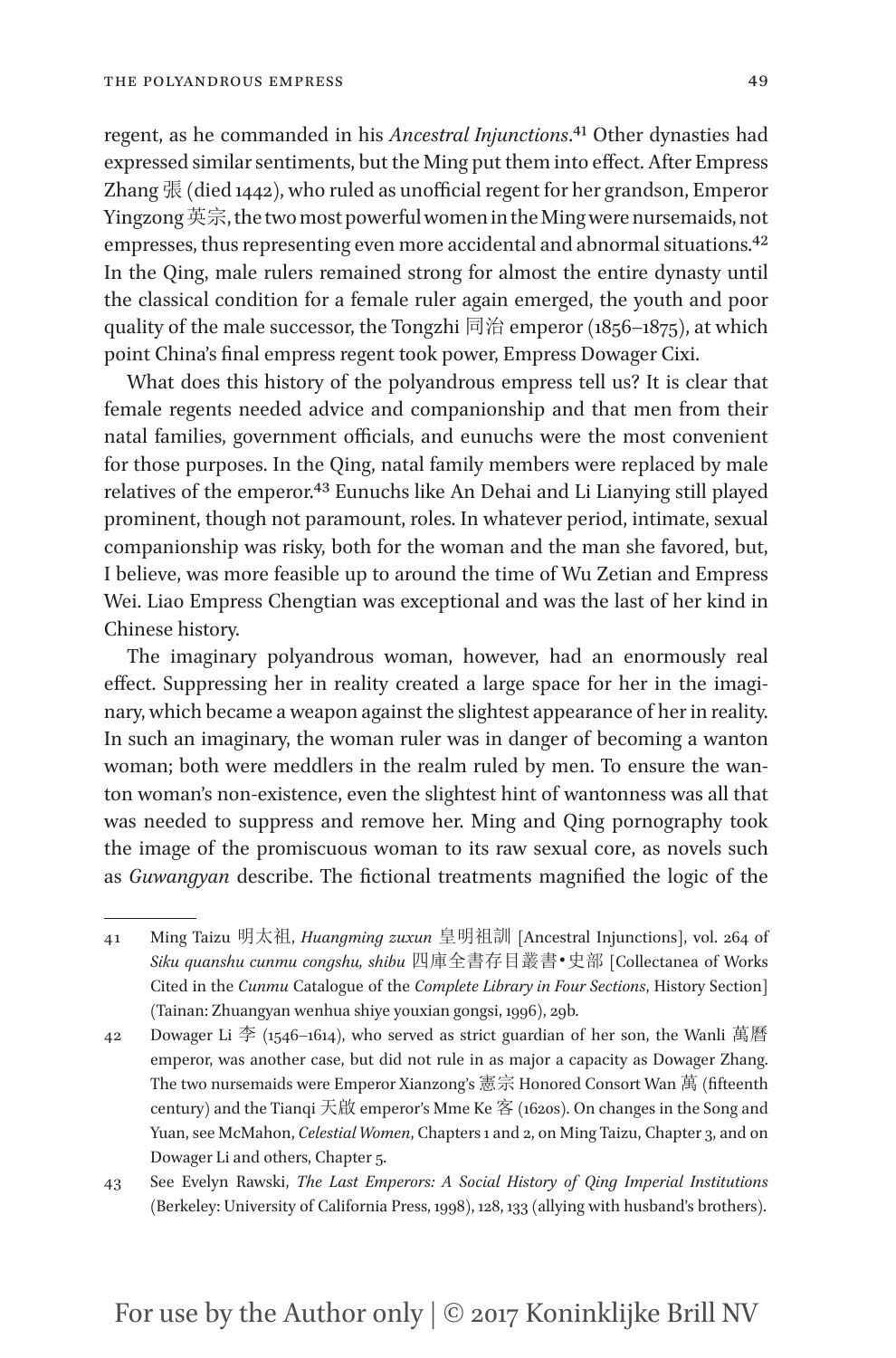historical accounts, following the workings of that logic to their extreme. The ostensible theme was the link between the sexually unbridled woman and social instability, while within that raw core there was found to reign a level of ecstasy and pleasure that writers portrayed as awesome and magnificent. Such an awesome and tantalizing level of enjoyment ultimately had to be suppressed in favor of an ideological edifice defining the rule of society by men. Rulership was inherent to masculinity; the loss of that role turned gender roles upside-down, as the reigns of Wu Zetian-like women supposedly illustrated.

Who in sum was the wanton, polyandrous empress? First, she was an imaginary construct, and, second, a woman who seems to have appeared in history up to around Wu Zetian. As an imaginary being with real efffects, she appeared and prevailed when and because men were weak. She was the sign of male deficiency, an equation that inevitably translated into one between male impotence and female strength, lavishly described and challenged in Ming and Qing pornography. The cult of widow chastity strengthened itself during the Song and Yuan dynasties, after which it became a permanent part of the culture of gender and after which the number of female regents and other powerful imperial women significantly decreased. The cult of widow chastity had as its obverse the cult of the wanton woman. One, the cult of widow chastity, was conservative and served men by controlling women. The other, the cult of the wanton woman, was subversive and haunted the male imagination.44 Together, the figures of chaste widow and wanton woman performed as corollaries of the rule against women rulers, which reached ultimate strength during the Ming and Qing. Excluding women rulers, in turn, was a way of defining social harmony as something based on the necessity of male rulership. The ideology of male rulership maintained that as long as men ruled and as long as they were polygamists, social harmony would prevail. When women ruled, they were the sign of a fundamental threat to harmony and they were meddlers and they were wanton.

#### **References**

Ban Gu 班固. *Hanshu* 漢書 [History of the Former Han]. Beijing: Zhonghua shuju, 1962. Birge, Bettine. "Levirate Marriage and the Revival of Widow Chastity in Yuan China." *Asia Major*, 3rd series, 8.2 (1995): 107–46.

<sup>44</sup> The wording in the last two sentences was in part suggested by Mark Stevenson and Wu Cuncun.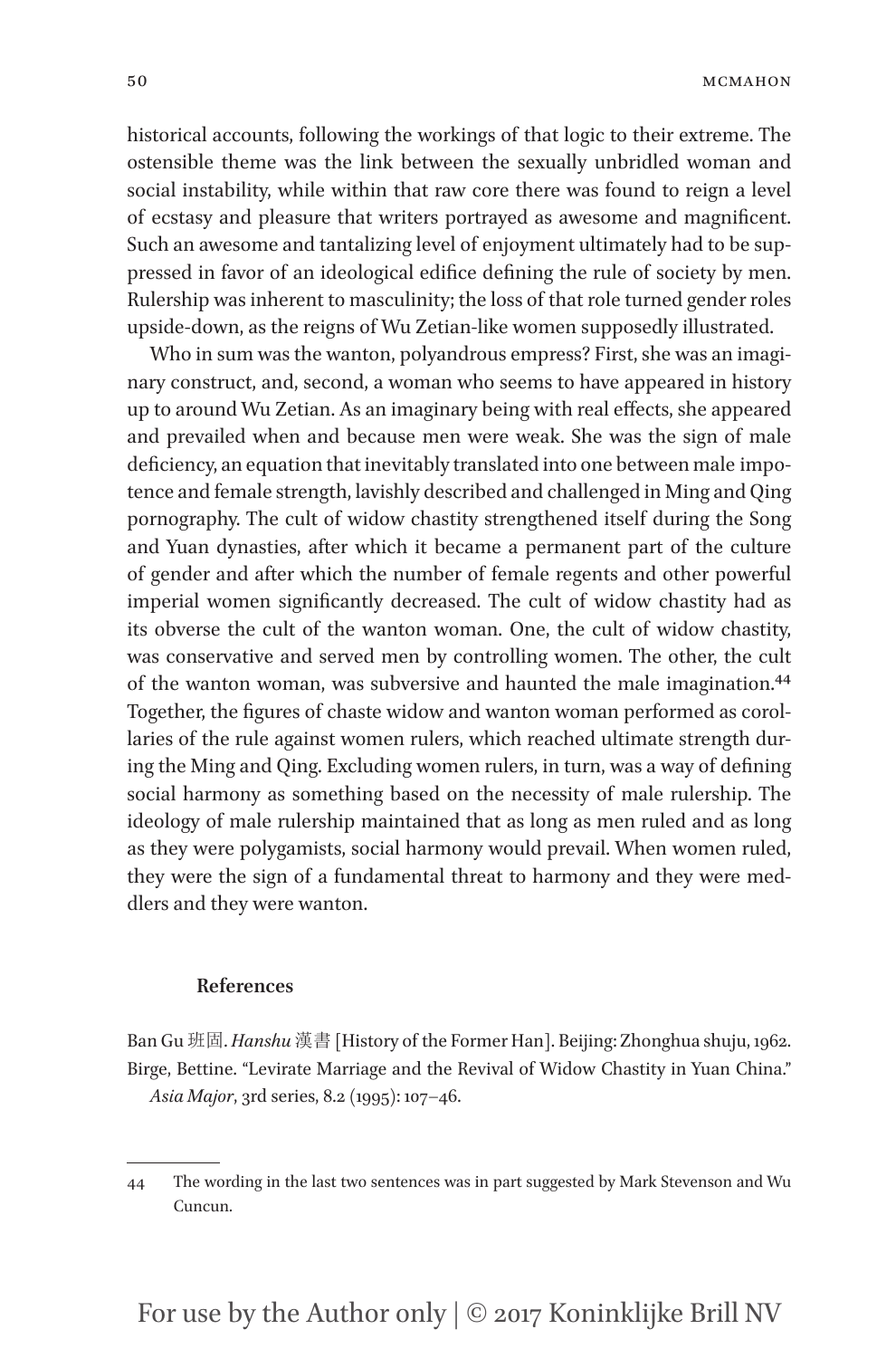- Bossler, Beverly. "Gender and Empire: A View from Yuan China." *Journal of Medieval and Early Modern Studies* 34.1 (2004): 197–223.
- Bossler, Beverly. *Courtesans, Concubines, and the Cult of Female Fidelity*. Cambridge, MA: Harvard University Press, 2013.
- Cahill, Suzanne. *Transcendence and Divine Passion: The Queen Mother of the West in Medieval China*. Palo Alto: Stanford University Press, 1993.
- Chen Shu 陳述, ed. *Quan Liao wen* 全遼文 [Complete Literature of the Liao]. Beijing: Zhonghua shuju, 1982.
- Chen Yinke 陳寅恪. *Sui Tang zhidu yuanyuan luelun gao* 隋唐制度淵源略論稿 [Preliminary Study of the Origins of Sui and Tang Institutions]. Beijing: Sanlian chubanshe, 2001.
- Cheng Lin 成林 and Cheng Zhangshan 程章燦, ed. and trans. *Xijing zaji quanyi* 西京雜記全譯 [Complete Translation of the Miscellaneous Records of the Western Capital]. Guiyang: Guizhou renmin chubanshe, 1993.
- Crone, Patricia. *The Nativist Prophets of Early Islamic Iran: Rural Revolt and Local Zoroastrianism*. Cambridge: Cambridge University Press, 2012.
- Crump, James, trans. *Chan-kuo Ts'e*. Ann Arbor: Center for Chinese Studies, University of Michigan, 1996.
- Dardess, John. *Conquerors and Confucians: Aspects of Political Change in Late Yuan China*. New York: Columbia University Press, 1973.
- Dien, Dora Shu-fang. *Empress Wu Zetian in Fiction and History: Female Defiance in Confucian China*. New York: Nova Science Publishers, Inc., 2004.
- Fang Xuanling 房玄齡, *Jinshu* 晉書 [History of the Jin]. Beijing: Zhonghua shuju, 1974.
- He Jianzhang 何建章. *Zhanguoce zhushi* 戰國策注釋 [Strategies of the Warring States with Annotations]. Beijing: Zhonghua shuju, 1996.
- Holmgren, Jennifer. "Family, Marriage and Political Power in Sixth Century China: A Study of the Kao Family of Northern Ch'i, c. 520–550." *Journal of Asian History* 16.1  $(1982): 1-50.$
- Holmgren, Jennifer. "Observations on Marriage and Inheritance Practices in Early Mongol and Yuan Society, with Particular Reference to the Levirate." *Journal of Asian History* 20.2 (1986): 127–92.
- Hummel, Arthur, ed. *Eminent Chinese of the Ch'ing Period*. Washington, D.C.: U.S. Government Printing Office, 1943–44.
- Johnson, Linda Cooke. *Women of the Conquest Dynasties: Gender and Identity in Liao and Jin China*. Honolulu: University of Hawaii Press, 2011.
- Lee, Hui-shu. *Empresses, Art, and Agency in Song Dynasty China*. Seattle: University of Washington Press, 2010.
- Levin, Carole. *"The Heart and Stomach of a King": Elizabeth I and the Politics of Sex and Power*. Philadelphia: University of Pennsylvania Press, 1994.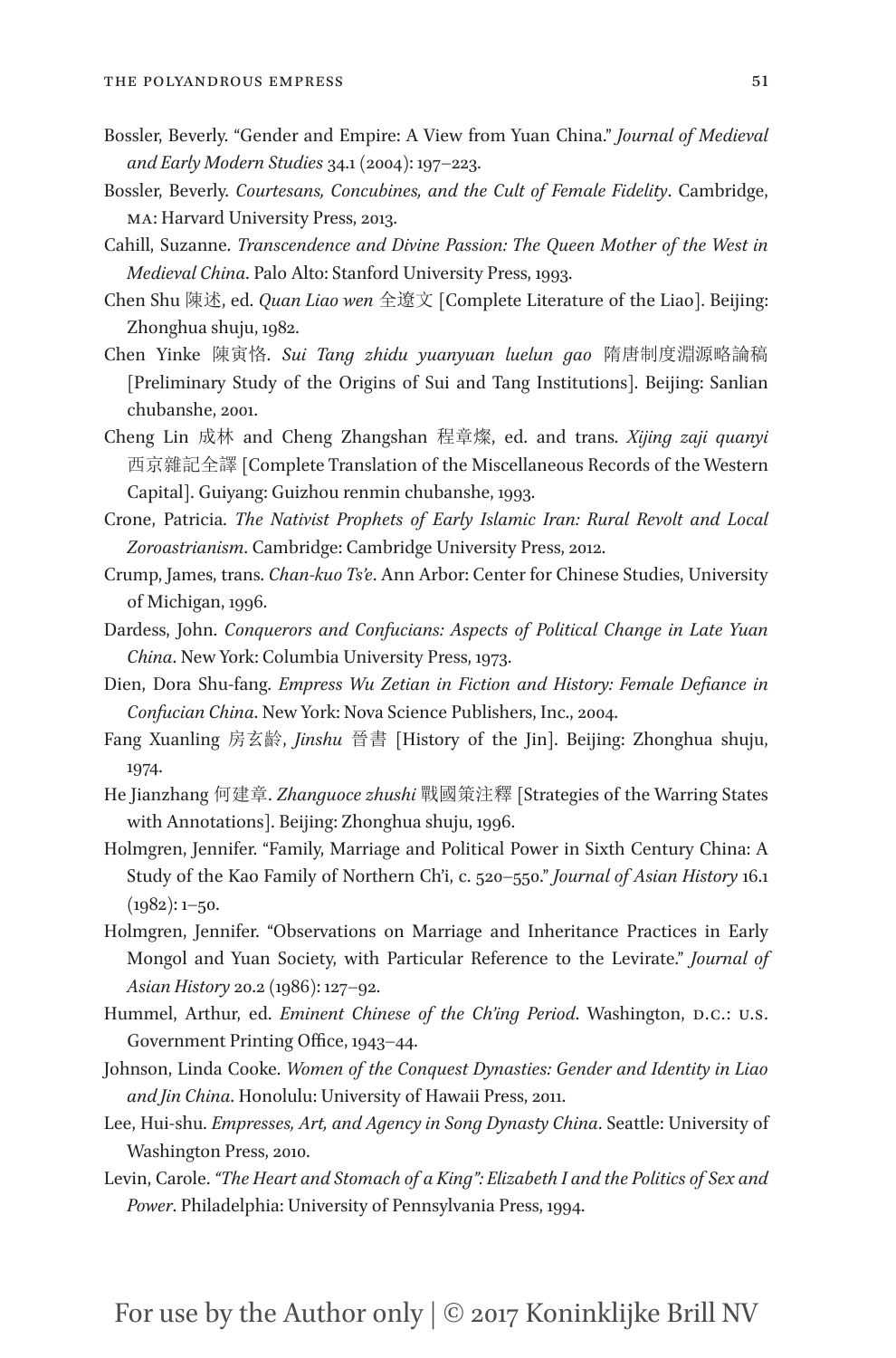- Lewis, Mark Edward. *China's Cosmopolitan Empire: the Tang Dynasty*. Cambridge, MA: Harvard University Press, 2009.
- Li Baiyao 李百藥. *Beiqi shu* 北齊書 [History of the Northern Qi]. Beijing: Zhonghua shuju, 1972.
- Li Yanshou 李延壽. *Beishi* 北史 [History of the Northern Dynasties]. Beijing: Zhonghua shuju, 1974.
- Li Yanshou 李延壽. *Nanshi*南史 [History of the Southern Dynasties]. Beijing: Zhonghua shuju, 1975.
- Li Yuhang and Harriet Zurndorfer. "Rethinking Empress Dowager Cixi through the Production of Art." *Nannü: Men, Women and Gender in Early and Imperial China* 14  $(2012): 1-20.$
- Liu Xu 劉昫, et al. *Jiu Tangshu* 舊唐書 [Old Tang History]. Beijing: Zhonghua shuju, 1975.
- Lü Simian 呂思勉. *Shixue sizhong* 史學四種 [Four Historiographical Monographs]. Shanghai: Shanghai renmin chubanshe, 1980.
- Lu Zhen 路振. *Chengyao lu*乘軺錄. In *Songchao shishi leiyuan*宋朝事實類苑 [Collected Song Dynasty Documentation Arranged Categorically], edited by Jiang Shaoyu 江少 虞, 1010–16. Shanghai: Shanghai guji chubanshe, 1981.
- McMahon, Keith. *Women Shall Not Rule: Imperial Wives and Concubines in China from Han to Liao*. Lanham, Maryland: Rowman and Littlefield, 2013.
- Ming Taizu 明太祖. *Huangming zuxun* 皇明祖訓 [Ancestral Injunctions], vol. 264 of *Siku quanshu cunmu congshu, shibu* 四庫全書存目叢書•史部 [Collectanea of Works Cited in the *Cunmu* Catalogue of the *Complete Library in Four Sections*, History Section]. Tainan: Zhuangyan wenhua shiye youxian gongsi, 1996.
- Ouyang Xiu 歐陽修 and Song Qi 宋祁. *Xin Tangshu* 新唐書 [New Tang History]. Beijing: Zhonghua shuju, 1975.
- Ouyang Xiu, *Xin Wudai shi* 新五代史 [New History of the Five Dynasties]. Beijing: Zhonghua shuju, 1974.
- Rawski, Evelyn. *The Last Emperors: A Social History of Qing Imperial Institutions*. Berkeley: University of California Press, 1998.
- Rayfield, Donald. *Edge of Empires: A History of Georgia*. London: Reaktion Books, 2012.
- Seagrave, Sterling. *Dragon Lady: The Life and Legend of the Last Empress of China*. New York: Alfred A. Knopf, 1992.
- Shen Yue 沈約. *Songshu* 宋書 [History of the Song]. Beijing: Zhonghua shuju, 1974.
- Sima Guang 司馬光. *Zizhi tongjian* 資治通鑑 [Comprehensive Mirror for Aid in Government]. Taibei: Shijie shuju, 1974.
- Sima Qian 司馬遷. *Shiji* 史記 [Records of the Historian]. Beijing: Zhonghua shuju, 1989. Sommer, Matthew H. "Making Sex Work: Polyandry as a Survival Strategy in Qing

Dynasty China." In *Gender in Motion: Divisions of Labor and Cultural Change in Late*